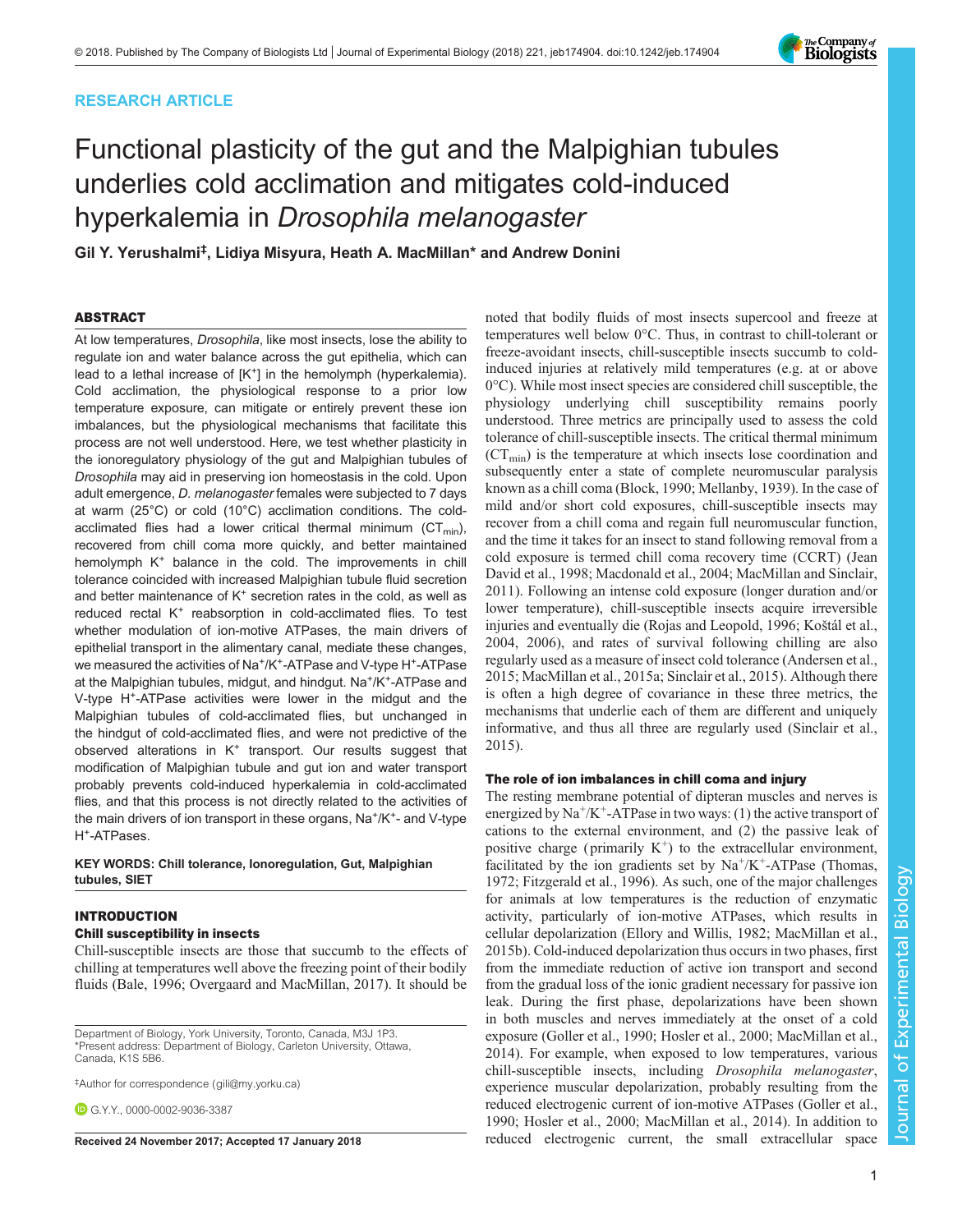surrounding locust nerves allows for a rapid surge of extracellular  $[K^+]$  which also probably contributes to initial cellular depolarizations [\(Rodgers et al., 2010](#page-12-0); [Robertson et al., 2017\)](#page-12-0). Ultimately, reductions of nerve and muscle excitability are likely to underlie the neuromuscular paralysis of a chill coma (Goller et al., 1990; [Hosler et al., 2000](#page-11-0); [Hazell and Bale, 2011](#page-11-0)).

In contrast to the immediate effects of low temperatures, prolonged cold exposure is often accompanied by large disruptions of hemolymph ion and water homeostasis in many chill-susceptible insects including Drosophila (Koš[tál et al., 2004,](#page-11-0) [2006](#page-11-0); [MacMillan and Sinclair, 2011](#page-11-0); [Andersen et al., 2013](#page-11-0); [MacMillan et al., 2015c](#page-11-0)). When chill-susceptible insects are exposed to low temperatures,  $Na<sup>+</sup>$  leaks down its concentration gradient, away from the hemolymph and into the gut (Koš[tál et al.,](#page-11-0) [2004](#page-11-0); [MacMillan and Sinclair, 2011\)](#page-11-0). As  $Na<sup>+</sup>$  is a major hemolymph osmolyte, water passively follows into the gut, leading to an overall reduction in hemolymph water content (Koš[tál et al., 2004, 2006; MacMillan et al., 2012](#page-11-0)). This reduction in hemolymph volume leads to elevated concentrations of hemolymph  $K^+$ , a commonly reported consequence of low temperatures in chill-susceptible insects (Koš[tál et al., 2004,](#page-11-0) [2006](#page-11-0); [MacMillan et al., 2015c;](#page-11-0) [Yerushalmi et al., 2016\)](#page-12-0). There is also growing evidence suggesting that cold-induced hyperkalemia also stems from the direct leak of  $K^+$  from tissues and/or the gut in crickets ([Des Marteaux and Sinclair, 2016](#page-11-0)), fruit flies [\(MacMillan](#page-11-0) [et al., 2015a\)](#page-11-0) and migratory locusts ([Andersen et al., 2013](#page-11-0); [Findsen et al., 2013\)](#page-11-0), but what causes this leak remains unknown. Increased cold-induced hyperkalemia has been linked to longer CCRT and decreased chilling survival, suggesting that failure of ion regulation is a central problem for chill-susceptible insects in the cold (Koš[tál et al., 2004, 2006; MacMillan et al., 2015a](#page-11-0); [Yerushalmi et al., 2016\)](#page-12-0). Chill coma recovery is therefore thought to depend on the restoration of homeostatic hemolymph  $[K^+]$ , evidenced by the active re-uptake of  $Na<sup>+</sup>$  from the gut into the hemolymph in crickets, which restores hemolymph volume and consequently homeostatic hemolymph  $[K^+]$  [\(MacMillan et al.,](#page-11-0) [2012](#page-11-0)). Chilling injury is also closely associated with the degree of hemolymph  $[K^+]$  elevation, such that the time of an approximate twofold increase in hemolymph  $[K^+]$  is roughly predictive of a species' median lethal temperature  $(LT_{50})$  (Koš[tál et al., 2004,](#page-11-0) [2006](#page-11-0); [MacMillan and Sinclair, 2011](#page-11-0); [MacMillan et al., 2014\)](#page-11-0). Cold-induced hyperkalemia further depolarizes resting membrane potential by reducing the  $K^+$  gradient necessary for passive  $K^+$  leak, and it is these cumulative short- and long-term depolarizations that have been linked to cellular damage in locusts [\(MacMillan et al., 2015c](#page-11-0)).

The chill tolerance of insects (including species of the genus Drosophila) can vary as a result of evolutionary adaptation, thermal acclimation, or even acute exposure to low temperatures (rapid cold-hardening) ([Kelty and Lee, 2001](#page-11-0); [Hoffmann et al.,](#page-11-0) [2003](#page-11-0); Koš[tál et al., 2004](#page-11-0), [2006; Chown and Terblanche, 2006](#page-11-0); [Colinet and Hoffmann, 2012](#page-11-0); [MacMillan et al., 2015a; Andersen](#page-11-0) [et al., 2017b](#page-11-0)). For example, exposing D. melanogaster to 15°C for 6 days as adults extended the  $Lt_{50}$  (lethal time of exposure to −2°C that results in 50% survival) from less than 5 h to over 20 h ([MacMillan et al., 2015a\)](#page-11-0). These gains in chill tolerance with cold acclimation are closely associated with improved maintenance of ion and water balance in the cold. Together, this body of evidence suggests that failure to maintain water and ion homeostasis in the cold underlies *D. melanogaster* cold tolerance, and that cold acclimation mitigates the extent of this ion imbalance.

#### Ion and water regulation in insects

At the organismal level, ion and water homeostasis are principally maintained by the transport and permeability of ions and water across the ionoregulatory epithelia, namely the midgut, Malpighian tubules, and hindgut epithelia. It is across these epithelia that coldinduced ion and water leak occurs in crickets [\(MacMillan and](#page-11-0) [Sinclair, 2011; MacMillan et al., 2012](#page-11-0)), and thus an investigation of their transport properties before and after thermal acclimation is probably key to understanding cold acclimation.

The midgut is the largest segment of the Drosophila gut and is responsible for carrying out the vital functions of nutrient digestion, absorption and defence against ingested pathogens ([Overend et al.,](#page-11-0) [2016\)](#page-11-0). Following the midgut are the Malpighian tubules, diverticula of the gut that function as the main site of ion and water secretion from the hemolymph into the gut in insects. The Malpighian tubules actively transport ions from the hemolymph into the tubule lumen, which osmotically drags water to produce an isosmotic primary urine ([Dow and Davies, 2001; Larsen et al., 2014](#page-11-0)). The primary urine exits the Malpighian tubules where it enters the gut lumen at the junction of the midgut and hindgut, mixing with contents from the midgut before passing posteriorly to the hindgut where the reabsorption of water, ions and metabolites takes place prior to the excretion of wastes [\(Wigglesworth, 1932](#page-12-0); [Phillips et al., 1987\)](#page-12-0). The hindgut of Drosophila is composed of the ileum and rectum. Most ion and water reabsorption occurs at specialized areas of thickened rectal epithelia called rectal pads that actively absorb ions to create local osmotic gradients for the reabsorption of water [\(Larsen et al.,](#page-11-0) [2014\)](#page-11-0).

To date, differences in ionoregulatory organ function that relate to cold tolerance have only been described in the Malpighian tubules and rectal pads among Drosophila species that differ in chill tolerance ([MacMillan et al., 2015d](#page-11-0); [Andersen et al., 2017b\)](#page-11-0) and in the Malpighian tubules of cold-acclimated Gryllus pennsylvanicus [\(Des Marteaux et al., 2018](#page-11-0)). Whereas low temperatures disturbed the ratio of  $Na^+$ : $K^+$  secreted by the tubules of chill-susceptible Drosophila species, tolerant species experience little or no such change ([MacMillan et al., 2015d\)](#page-11-0). As  $Na<sup>+</sup>$  and  $K<sup>+</sup>$  are the main cations secreted by the tubules, the ratio of  $Na^+ : K^+$  secretion is particularly informative in illustrating the ion-selective effect of low-temperature exposure. Maintenance of this ratio may assist in preventing hyperkalemia by  $(1)$  maintaining  $K^+$  excretion in the cold or (2) minimizing excretion of hemolymph  $Na<sup>+</sup>$ , an osmolyte important to the maintenance of hemolymph volume. Furthermore, the rectal pads of chill-tolerant *Drosophila* species reabsorb less  $K^+$ in the cold than those of chill-susceptible species, which would also facilitate the maintenance of low hemolymph  $[K^+]$  ([Andersen](#page-11-0) [et al., 2017b](#page-11-0)).

While the underlying mechanisms for the ionoregulatory changes of cold-tolerant flies at low temperatures remain unclear, the regulation of ion-motive ATPases that energize these tissues is a possibility. For example, increased ion-motive ATPase activity in the Malpighian tubules would raise the basal fluid and ion secretion rate, allowing greater  $K^+$  clearance in the cold. Conversely, in absorptive tissues such as the hindgut and the Malpighian tubules, reductions of ion-motive ATPases would reduce ion absorption and thus mitigate the active re-uptake of  $K^+$  in the cold. To date, whole body  $Na^+/K^+$ -ATPase activity has been measured in coldacclimated Drosophila [\(MacMillan et al., 2015b\)](#page-11-0) and an organspecific assessment of  $Na^+/K^+$ -ATPase and V-type H<sup>+</sup>-ATPase activity in cold-acclimated G. pennsylvanicus has been conducted [\(Des Marteaux et al., 2018](#page-11-0)). In the present study, a complete assessment of both organ-specific  $Na^+/K^+$ -ATPase and V-type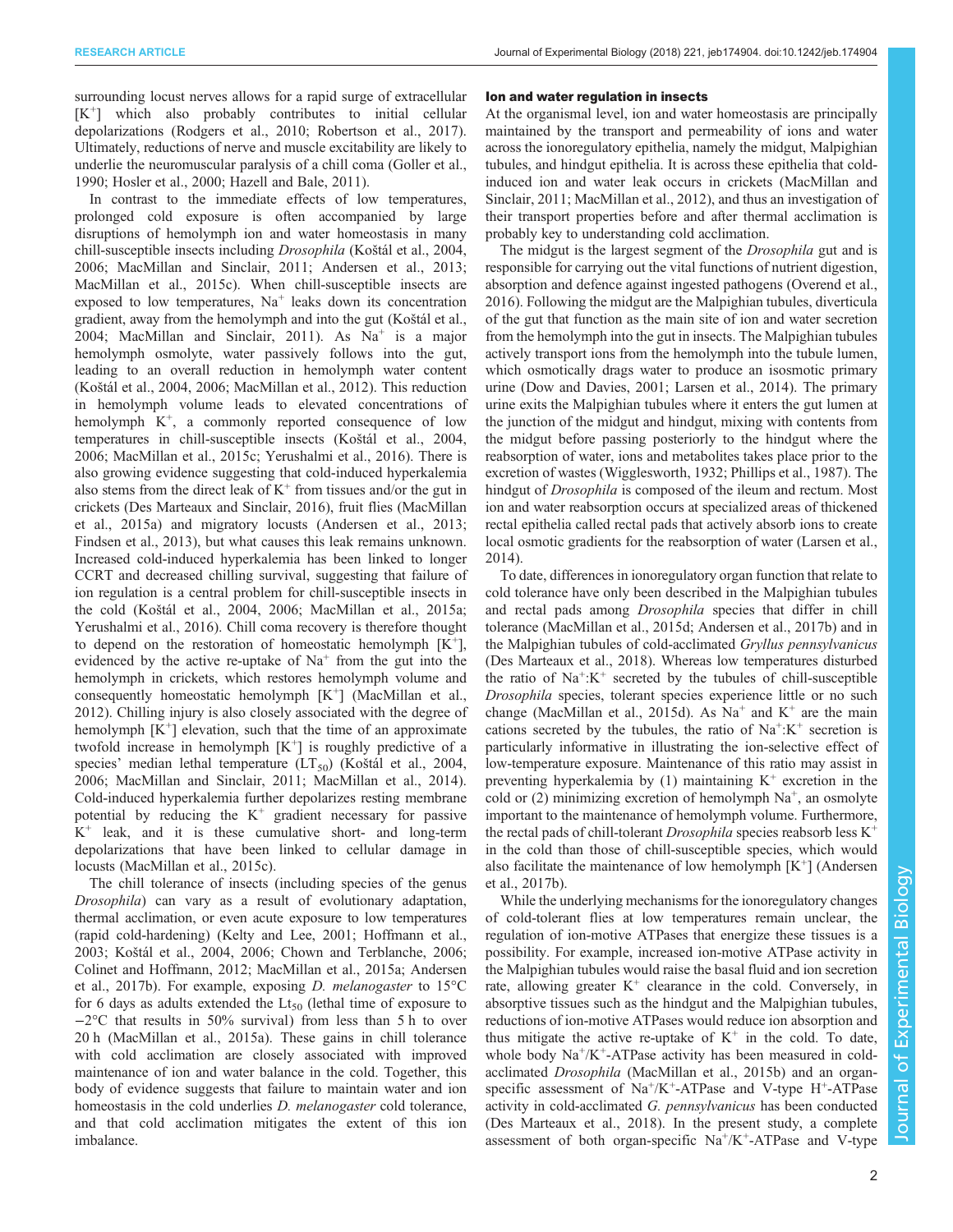melanogaster.

H+-ATPase activities alongside functional measurements for the

#### Experimental goals and hypotheses

In this study, we investigate the effect of cold acclimation following 7 days at 10°C on functional ion transport parameters of the ionoregulatory organs of *D. melanogaster*. We hypothesize that both  $\text{Na}^+\text{/K}^+$ -ATPase and V-type H<sup>+</sup>-ATPase activities will increase in the Malpighian tubules of cold-acclimated flies, and that these increases will enable a higher capacity for  $K^+$  clearance at low temperatures (Fig. 1). Conversely, we hypothesized that in the midgut and hindgut, decreases in  $Na^+/K^+$ -ATPase and V-type  $H^+$ -ATPase activities will reduce  $K^+$  absorption and mitigate hyperkalemia in the cold (Fig. 1). To test this, we first confirmed that cold acclimation improves the cold tolerance of D. melanogaster and mitigates cold-induced hyperkalemia. We then measured ion transport parameters of Malpighian tubules and gut function directly. Lastly, we quantified the activities of  $Na^{+}/K^{+}$ -ATPase and V-type  $H^+$ -ATPase in the primary ionoregulatory organs (midgut, Malpighian tubules and hindgut) to test if their modulation underlies organ-specific function.

midgut, the Malpighian tubules and the hindgut are presented for D.

## MATERIALS AND METHODS

#### Animal husbandry and acclimation treatments

The population of *Drosophila melanogaster* used in this study was established in 2008 by combining 35 isofemale lines from southwestern Ontario, Canada [\(Marshall and Sinclair, 2010](#page-11-0)). Fly rearing was conducted as previously described [\(Yerushalmi et al.,](#page-12-0) [2016](#page-12-0)) by transferring mature adults into 200 ml plastic bottles containing ∼50 ml of a standard rearing diet (Bloomington Drosophila medium; [Lakovaara, 1969](#page-11-0)) for 1–2 h, ensuring an approximate egg density of 100–150 eggs per bottle. The bottles



Fig. 1. A proposed model of the ionoregulatory changes in the midgut, Malpighian tubules and hindgut that prevent cold-induced hyperkalemia in cold-acclimated Drosophila melanogaster. Ion-motive ATPases such as Na<sup>+</sup>/K<sup>+</sup>-ATPase and V-type H<sup>+</sup>-ATPase are the main drivers of epithelial transport in the gut and the Malpighian tubules of insects, and their activity is proposed to alter gut and tubule function to reduce K<sup>+</sup> absorption and increase K+ excretion. Decreased ion-motive ATPase activity in absorptive organs such as the midgut and the hindgut is therefore predicted to reduce  $K^*$  absorption, while increased ion-motive ATPase activity in the Malpighian tubules is proposed to increase K<sup>+</sup> clearance. Cumulatively, these changes are proposed to facilitate net  $K^+$  excretion and the maintenance of low hemolymph  $[K^+]$ in the cold.

were then stored at 25°C with a 14 h:10 h light:dark cycle. Filter paper was placed in each bottle to increase surface area for pupation. Newly emerged adults were collected daily and transferred into 40 ml plastic vials containing 7–10 ml of the rearing diet. The vials were then randomly assigned to one of the two treatments: warm or cold acclimation. Warm-acclimated (WA) flies were maintained at 25°C with a 14 h:10 h light:dark cycle and cold-acclimated (CA) flies were maintained at 10°C with 10 h:14 h light:dark cycle (aimed to mimic summer and autumn conditions, respectively). All experiments were conducted on non-virgin adult females following a 1-week exposure to their acclimation treatment.

#### Chilling tolerance phenotypes

In the present study we measured  $CT_{min}$  and CCRT. Chilling survival was recently measured in the same laboratory population of flies under identical rearing and acclimation conditions, and was described by [MacMillan et al. \(2017\).](#page-11-0)

To measure  $CT_{\text{min}}$  as previously described [\(Andersen et al.,](#page-11-0) [2015;](#page-11-0) [Yerushalmi et al., 2016](#page-12-0)), flies were individually placed in 4 ml glass screw-top vials. Vials were then attached to a custombuilt rack and placed in a temperature-controlled bath (model MX7LL, VWR International, Mississauga, Canada) containing a 1:1 mixture of ethylene glycol and water at room temperature (25°C). The bath temperature was then ramped down at a rate of −0.15°C min−<sup>1</sup> and the temperature was monitored independently using a pair of type-K thermocouples connected to a computer running Picolog (version 5.24.8) via a Pico TC-08 interface (Pico Technology, St Neots, UK). Flies were individually observed throughout the ramping period and the temperature at which no fly movement was observed following a disturbance of the vial with a plastic probe was recorded as its  $CT_{min}$ .

To measure CCRT as previously described ([MacMillan et al.,](#page-11-0) [2015a](#page-11-0); [Yerushalmi et al., 2016](#page-12-0)), female flies were individually placed in 4 ml glass screw-top vials. The vials were sealed in a plastic bag and submerged in an ice–water mixture (0°C). After 6 h, the vials were removed from the ice–water mixture and placed at room temperature (25°C) where the flies were individually observed. The time that it took an individual fly to stand on all six legs following its removal from the cold treatment was recorded as its CCRT.

## Hemolymph [K<sup>+</sup>] measurements

Hemolymph  $[K^+]$  was assessed in flies from both acclimation groups following exposure to 0°C for various durations from 0 h to the maximal survival duration at  $0^{\circ}$ C (up to 30 h for WA flies and up to 110 h for CA flies) using the ion-selective microelectrode technique (ISME) as previously described ([Jonusaite et al., 2011\)](#page-11-0). The cold-exposure durations used here mirrored those previously used in a chill survival analysis ([MacMillan et al., 2017\)](#page-11-0), except for 36 h and 42 h for WA flies, where hemolymph extraction was unsuccessful and survival rates were very low. Hemolymph droplets were collected by placing individual flies in 200 µl pipette tips and attaching the tips to a custom-made device ([MacMillan and](#page-11-0) [Hughson, 2014](#page-11-0)). Air pressure was applied to position the fly head at the end of a pipette tip and an antenna was then carefully removed under a dissection microscope. Droplets of hemolymph that emerged at an ablated antenna were immediately placed under paraffin oil for assessment using ISME.

Ion-selective microelectrodes were prepared from borosilicate glass capillaries (TW150-4; World Precision Instruments, Sarasota, FL, USA) and pulled using a P-97 Flaming-Brown micropipette puller (Sutter Instruments, Novato, CA, USA) to a tip diameter of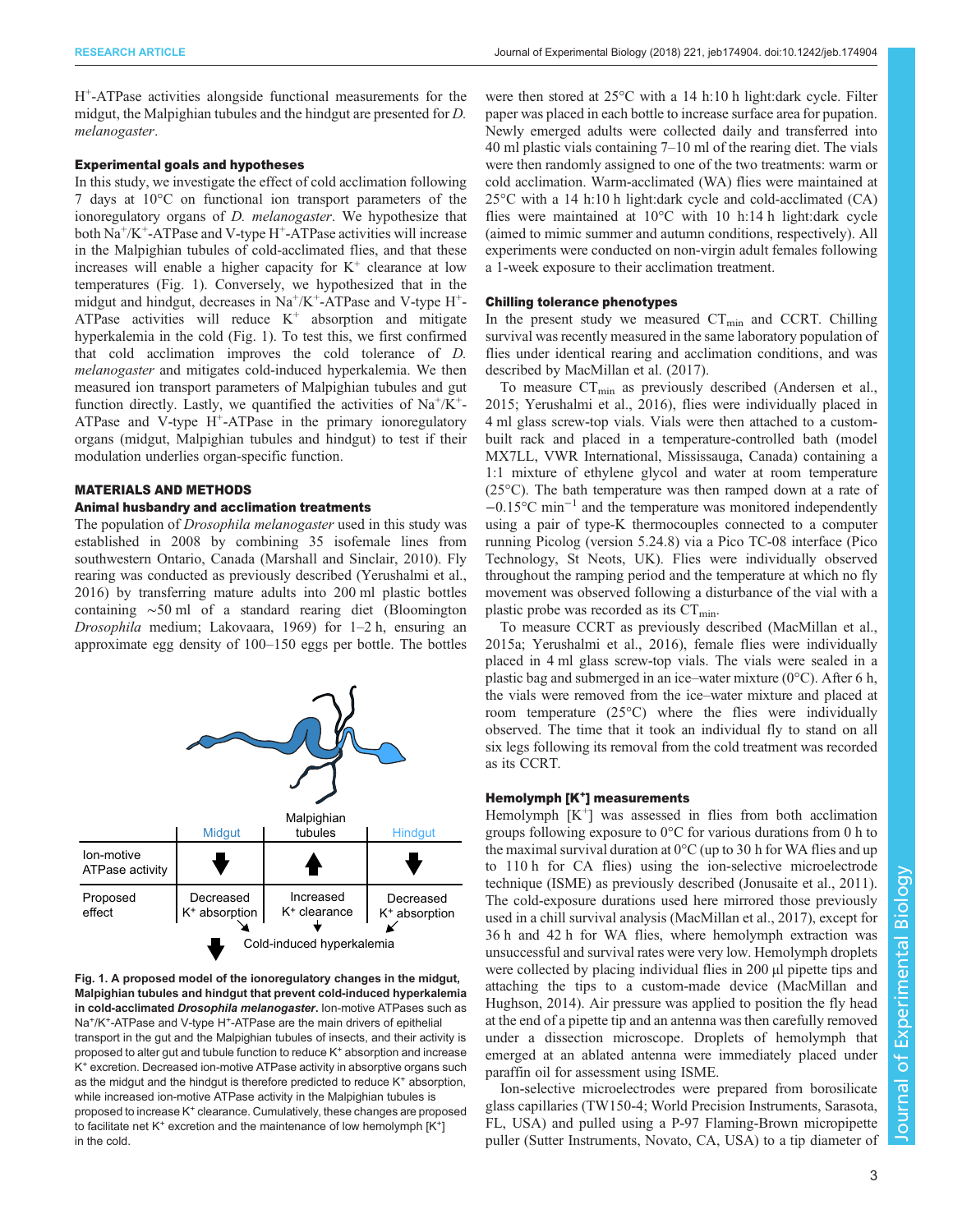$\sim$ 5 µm. The microelectrodes were then salinized in vapours of N,Ndimethyltrimethylsilylamine (Fluka, Buchs, Switzerland) at 300°C for 1 h.  $K^+$ -selective microelectrodes were backfilled with 100 mmol l−<sup>1</sup> KCl and front-loaded with the K+ ionophore cocktail B (100 mmol l−<sup>1</sup> KCl; Fluka). Na+-selective electrodes (used for assessment of  $[Na^+]$  in the Malpighian tubule-secreted fluid, see below) were backfilled with 100 mmol l−<sup>1</sup> NaCl and front-loaded with the Na<sup>+</sup> ionophore II cocktail A (100 mmol  $l^{-1}$ ) KCl/100 mmol l−<sup>1</sup> sodium citrate, pH 6.0; Fluka). The ion-selective microelectrodes were then dipped in polyvinyl chloride (PVC) to prevent the leakage of ionophore into the paraffin oil. To complete the circuit, a conventional microelectrode was prepared from borosilicate glass capillaries (IB200F-2; World Precision Instruments) and backfilled with 500 mmol l−<sup>1</sup> KCl. Both electrodes were connected to the PowerLab 4/30 data acquisition system (AD Instruments, Colorado Springs, CO, USA) through an ML165 pH amplifier and analysed with LabChart 6 Pro software (AD Instruments). Once the set-up of ISME was complete,  $5 \mu l$ calibration droplets with known concentrations of the ion of interest and a 10-fold difference in its concentration were measured. To ensure ion specificity, the lower of the two concentration droplets was corrected in ionic strength using LiCl. For example, for the measurement of hemolymph [K<sup>+</sup>], 10 mmol l<sup>-1</sup> KCl/90 mmol l<sup>-1</sup> LiCl and 100 mmol  $l^{-1}$  KCl were used for calibration. The final ion concentrations were then calculated with the following equation:

$$
a_{\rm h} = a_{\rm c} \times 10^{\Delta V/S}, \tag{1}
$$

where  $a_h$  is the hemolymph ion concentration,  $a_c$  is the concentration of one of the calibration droplets,  $\Delta V$  is the difference in voltage between the hemolymph and the calibration solution, and S is difference in voltage between two calibration droplets with a tenfold difference in ion activity.

#### Malpighian tubule fluid and ion secretion rates

To assess differences in Malpighian tubule activity, modified Ramsay assays [\(Ramsay, 1954](#page-12-0)) were conducted on tubules extracted from CA and WA flies and at 0, 5, 10 and 23°C. To isolate Malpighian tubules, individual flies were first dipped in 70% ethanol for 5–10 s to remove the cuticular waxes and transferred into a dish lined with a silicone elastomer (Sylgard 184; Dow Corning, Midland, MI, USA) and containing Drosophila saline [10 mmol l<sup>-1</sup> glutamine, 20 mmol l<sup>-1</sup> glucose, 15 mmol l<sup>-1</sup> MOPS, 4.2 mmol l<sup>-1</sup> NaH<sub>2</sub>PO<sub>4</sub>, 10.2 mmol l<sup>-1</sup> NaHCO<sub>3</sub>, 8.5 mmol l<sup>−1</sup> MgCl<sub>2</sub> (hexahydrate), 2 mmol l<sup>−1</sup> CaCl<sub>2</sub> (dihydrate), 20 mmol  $l^{-1}$  KCl, 117.5 mmol  $l^{-1}$  NaCl; pH 7.0] for dissections. The anterior pair of Malpighian tubules were then isolated along with a portion of the ureter by cutting the ureter near the ureter–gut junction. Upon their removal, the Malpighian tubules were transferred into another silicone-lined dish containing 35 µl droplets of a 1:1 mixture of Drosophila saline and Schneider's insect medium (Sigma-Aldrich, USA) placed in pre-made wells under paraffin oil. Using a glass probe, one tubule was placed in the droplet and the other was carefully wrapped around a metal pin adjacent to the droplet, ensuring exposure of the excised ureter to the paraffin oil where secreted fluid would accumulate to be collected for analysis (see [Larsen et al., 2014\)](#page-11-0).

To assess Malpighian tubule function at 0, 5 and 10°C, after the Ramsay assays were set up at room temperature, the silicone-lined dish housing the assay was placed in a glass dish containing ∼1 cm of water within a Precision Low Temperature BOD Refrigerated Incubator (model PR205745R, Thermo Fisher Scientific, Waltham, MA, USA). The temperature of the water bath holding the Ramsay assay dishes was monitored independently using type-K thermocouples and maintained within 1°C of treatment temperature at all times. Because chilling slows rates of fluid transport [\(Maddrell, 1964; Anstee et al., 1979](#page-11-0); [MacMillan et al., 2015d\)](#page-11-0), incubation times were adjusted depending on temperature to ensure a droplet of sufficient size for measurement and analysis by ISME; Ramsay assays were incubated for 30, 120, 150 or 180 min for assays running at 23, 10, 5 or 0°C, respectively. Following this incubation period, a glass probe was used to isolate the primary urine droplet under paraffin oil. Droplets of the secreted fluid were then suspended in oil (to ensure a spherical shape) and droplet diameter was measured using the ocular micrometer of a Motic K-400L Stereo Microscope (Motic North America, Richmond, Canada). The fluid secretion rate (SR) was then calculated using the following equation:

$$
SR = \left[ \left( 4/3 \right) \pi r^3 \right] / t, \tag{2}
$$

where  $r$  is the radius of the secreted fluid droplet in millimeters, and  $t$  is the incubation period of the Ramsay assay in minutes.

Lastly,  $[Na^+]$  and  $[K^+]$  of the fluid secreted by the Malpighian tubules were measured using ISME as described above (see 'Cold acclimation reduced rectal reabsorption of  $K^{+}$ ).

#### Midgut and hindgut  $K^+$  flux

The scanning ion-selective microelectrode technique (SIET) was used to measure  $K^+$  flux across the midgut and hindgut epithelium, as previously described [\(Rheault and O](#page-12-0)'Donnell, 2001; [Jonusaite](#page-11-0) [et al., 2013](#page-11-0); [Andersen et al., 2017b\)](#page-11-0). Briefly, a  $K^+$ -selective microelectrode was prepared as described above and mounted onto a headstage with an Ag/AgCl wire electrode (World Precision Instruments). The headstage was connected to an ion polarographic amplifier (IPA-2, Applicable Electronics, Forestdale, MA, USA). The circuit was completed using a reference electrode composed of 3% agar in 3 mol  $l^{-1}$  KCl that solidified inside a glass microcapillary. One end of the electrode was placed in the bathing solution while the other end was connected to a headstage via an Ag/ AgCl half-cell (World Precision Instruments). Ion-selective microelectrodes were calibrated in 5 mmol l<sup>-1</sup> KCl/45 mmol l<sup>-1</sup> LiCl and 50 mmol  $l^{-1}$  KCl solutions.

Rates of  $K^+$  flux at the midgut and rectum of both WA and CA flies were measured at 23 and 6°C using SIET. Whole guts were carefully isolated and bathed in fresh Drosophila saline in the lid of 35 mm Petri dishes. The use of the Petri dish lid minimized gut movement due to the adhesion of the gut to the surface of the dish. Individual measurements were conducted  $5-10 \mu m$  from the gut epithelium and 100 µm away, for the assessment of concentration differences near and away from the preparation. To minimize potential gradient disturbance effect of the electrode movement, a 4 s wait time was employed between the two positions of measurement, followed by a 1 s recording period. For each measured position, this protocol was repeated four times, and the average voltage gradient between the two points was used for the calculation of  $K^+$  flux. The Automated Scanning Electrode Technique (ASET) software (version 2.0, Science Wares, East Falmouth, MA, USA) was used to automatically run the sampling protocol and calculate the average voltage gradient at each assessed site. A measurement of background noise was recorded for each preparation ∼3 mm away from the gut and was used in the calculation of  $K^+$  flux to account for mechanical disturbances in the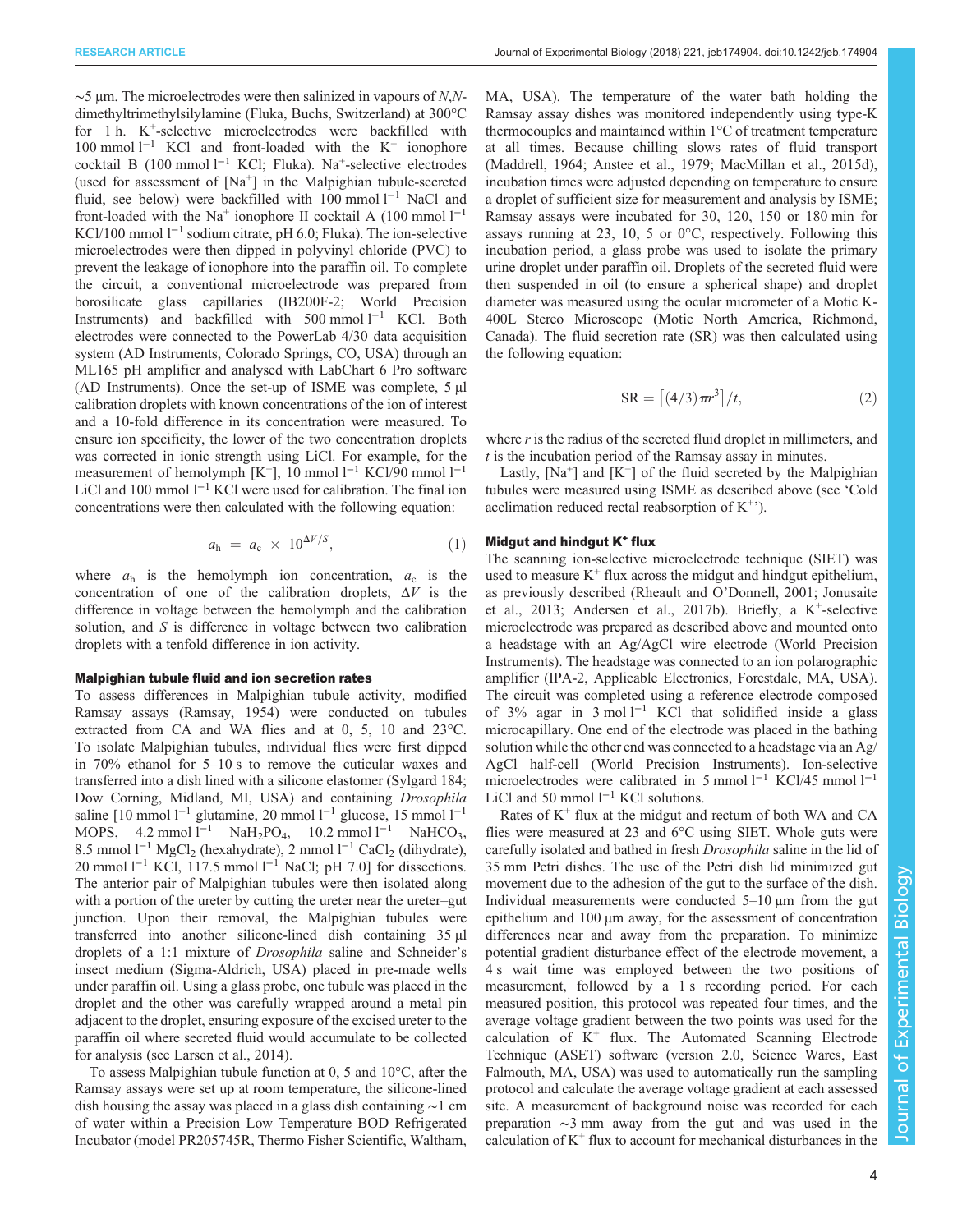ion gradients that arise from the movement of the electrode during sampling.

Voltage gradients were converted into concentration gradients using the following equation as previously described by [Donini and](#page-11-0) O'[Donnell \(2005\)](#page-11-0):

$$
\Delta C = C_{\rm B} \times 10^{\Delta V/S} - C_{\rm B},\tag{3}
$$

where  $\Delta C$  is the concentration gradient between the two measured points,  $C_{\rm B}$  is the background gradient measured away from the gut preparation,  $\Delta V$  is the voltage gradient adjacent to the tissue, and S is the difference in voltage between two calibration droplets with a tenfold difference in ion activity. While in reality this technique measures ion activity, data can be expressed in concentrations if it is assumed that the ion activity coefficient in the experimental solution is the same as that of the calibration (Donini and O'[Donnell, 2005\)](#page-11-0).

Measurement sites across the gut included six equidistant sites across the midgut (averaged and represented as a single flux), three sites across the ileum (averaged and represented as a single flux), and two to three sites on the rectal pads (averaged and represented as a single flux). For each site, two or more measurements were taken and averaged.

## Na<sup>+</sup>/K<sup>+</sup>-ATPase and V-type H<sup>+</sup>-ATPase enzyme activity

Tissue-specific  $Na^+/K^+$ -ATPase and V-type H<sup>+</sup>-ATPase activities were measured as described by [Jonusaite et al. \(2011\)](#page-11-0) by quantifying the oubain- (Sigma-Aldrich Canada, Oakville, Canada) or bafilomycin-sensitive (LC Laboratories, Woburn, MA, USA) hydrolysis of adenosine triphosphate (ATP) at 25°C.

Midguts, Malpighian tubules and hindguts were each collected from WA and CA flies. To isolate these organs, individual flies were first dipped in 70% ethanol for 5–10 s for the removal of cuticular waxes and transferred into a dish lined with a silicone elastomer containing Drosophila saline for dissections. To minimize rapid thermal plasticity, dissections were conducted at temperatures approximating the acclimation treatments. WA flies were dissected at room temperature (∼23°C) and CA flies were dissected at ∼10°C by placing the dissecting dish on a PE100 Inverted Peltier System connected to a PE95 controller (Linkam Scientific Instruments, Tadworth, UK) in the view of the dissecting microscope. Following the dissection of each individual fly, isolated organs were transferred to 2 ml microcentrifuge tubes and immediately flashfrozen using liquid nitrogen. Frozen samples were stored at −80°C for later tissue processing.

To homogenize the organs, samples were thawed on ice and 100 µl of homogenizing buffer was added to each tube  $(150 \text{ mmol } 1^{-1}$  sucrose, 10 mmol  $1^{-1}$  Na<sub>2</sub>EDTA, 50 mmol  $1^{-1}$ imidazole, 0.1% deoxycholic acid; pH 7.3). The samples were homogenized on ice using a PRO 250 homogenizer with a 5×75 mm generator (PRO Scientific, Oxford, MS, USA) for 8–10 s and centrifuged at 10,000 g for 10 min at  $4^{\circ}$ C using a 5810R centrifuge (Eppendorf Canada, Mississauga, Canada). The resulting supernatants were then collected into 2 ml tubes and stored at  $-80^{\circ}$ C.

Three assay solutions (A, B and C) containing the appropriate enzymes and reagents were prepared. Solution A was composed of 4 U ml−<sup>1</sup> lactate dehydrogenase (LDH), 5 U ml−<sup>1</sup> pyruvate kinase (PK), 2.8 mmol l−<sup>1</sup> phosphoenolpyruvate (PEP), 3.5 mmol l−<sup>1</sup> ATP, 0.22 mmol  $l^{-1}$  NADH and 50 mmol  $l^{-1}$  imidazole (pH 7.5). Solutions B and C were similar in composition but also contained 5 mmol l−<sup>1</sup> oubain or 10 µmol l−<sup>1</sup> bafilomycin, respectively, for the inhibition of the ATPases under investigation. Following their

preparation, each solution was mixed in a 3:1 ratio with a salt solution composed of 189 mmol  $l^{-1}$  NaCl, 10.5 mmol  $l^{-1}$ MgCl<sub>2</sub>, 42 mmol l<sup>-1</sup> KCl and 50 mmol l<sup>-1</sup> imidazole (pH 7.5). Final conditions for the assays were as follows:  $3 \text{ U ml}^{-1}$ LDH, 3.75 U ml−<sup>1</sup> PK, 2.1 mmol l−<sup>1</sup> PEP, 2.63 mmol l−<sup>1</sup> ATP, 0.17 mmol l<sup>-1</sup> NADH, 47.25 mmol l<sup>-1</sup> NaCl, 2.6 mmol l<sup>-1</sup> MgCl<sub>2</sub>, 10.5 mmol  $l^{-1}$  KCl and 50 mmol  $l^{-1}$  imidazole (pH 7.5).

Prior to running the assays, an adenosine diphosphate (ADP) standard curve was run to ensure that all reagents used were working normally. First, 0, 5, 10, 20 and 40 nmol  $l^{-1}$  ADP standards were prepared by diluting stock ADP in imidazole buffer. Two technical replicates containing 10 µl of each ADP standard were then added to a 96-well polystyrene microplate (BD Falcon, Franklin Lakes, NJ, USA) and  $200 \mu l$  of the assay solution (solution A+salt solution) was added to each well. The plate was then placed in a Thermo Electron Multiskan Spectrum microplate spectrophotometer (Thermo Electron, Waltham, MA, USA) set to 25°C and measuring absorbance at 340 nm (the peak absorbance of NADH). The recorded absorbance was analysed using Skanlt version 2.2.237 (Thermo Electron). The assay solution was approved if the optical density of the ADP standards were within 0.2 and 0.9, and if the slope of the curve was between −0.012 and −0.014 OD nmol ADP−<sup>1</sup> ([Jonusaite et al., 2011](#page-11-0)).

To run both assays  $(Na^+/K^+$ -ATPase and V-type  $H^+$ -ATPase), experimental homogenates were thawed and added to a 96-well microplate that was kept on ice in six replicates of 10  $\mu$ l each. Following this, 200 µl of the assay solutions (salt solution mixed with solutions A, B or C) were added to two replicates for each experimental sample, resulting in two technical replicates per sample. The plate was then inserted into the microplate reader and the linear disappearance of NADH ( peak absorbance: 340 nm) was assessed over a 30 min period.

Upon assay completion, raw absorbance data were extracted from the Multiskan Spectrum data acquisition system and the rates of NADH disappearance were independently assessed in R version 3.3.1 [\(https://www.r-project.org/](https://www.r-project.org/)) using the lmList() function available in the lme4 package [\(Bates et al., 2016](#page-11-0)). Na<sup>+</sup>/K<sup>+</sup>-ATPase and V-type  $H^+$ -ATPase specific ATP consumption was determined by assessing the difference in activity between samples running with or without oubain or bafilomycin, respectively. Enzyme activity was standardized to the protein content of each sample using a Bradford assay (Sigma-Aldrich Canada) according to the manufacturer's guidelines and using bovine serum albumin as a standard (Bioshop Canada, Burlington, Canada). Final enzyme activities (EA) were calculated using the following equation:

$$
EA = \Delta \text{Activity} / (S \times [P]), \tag{4}
$$

where ΔActivity is the difference in the rate of ATP hydrolysis in the absence and presence of ouabain or bafilomycin, S is the slope of the ADP standard curve, and [P] is the protein concentration of the sample.

#### Malpighian tubule size

In analysis of ion-motive ATPase activities in the Malpighian tubules, it became apparent that the protein content of coldacclimated Malpighian tubules was significantly elevated. Thus, to investigate the cause of this difference in protein content, Malpighian tubule size was assessed for flies of both acclimation groups. The anterior pair of tubules of individual flies were dissected out, ensuring that no direct contact was made with the Malpighian tubules themselves. Images of the tubules were then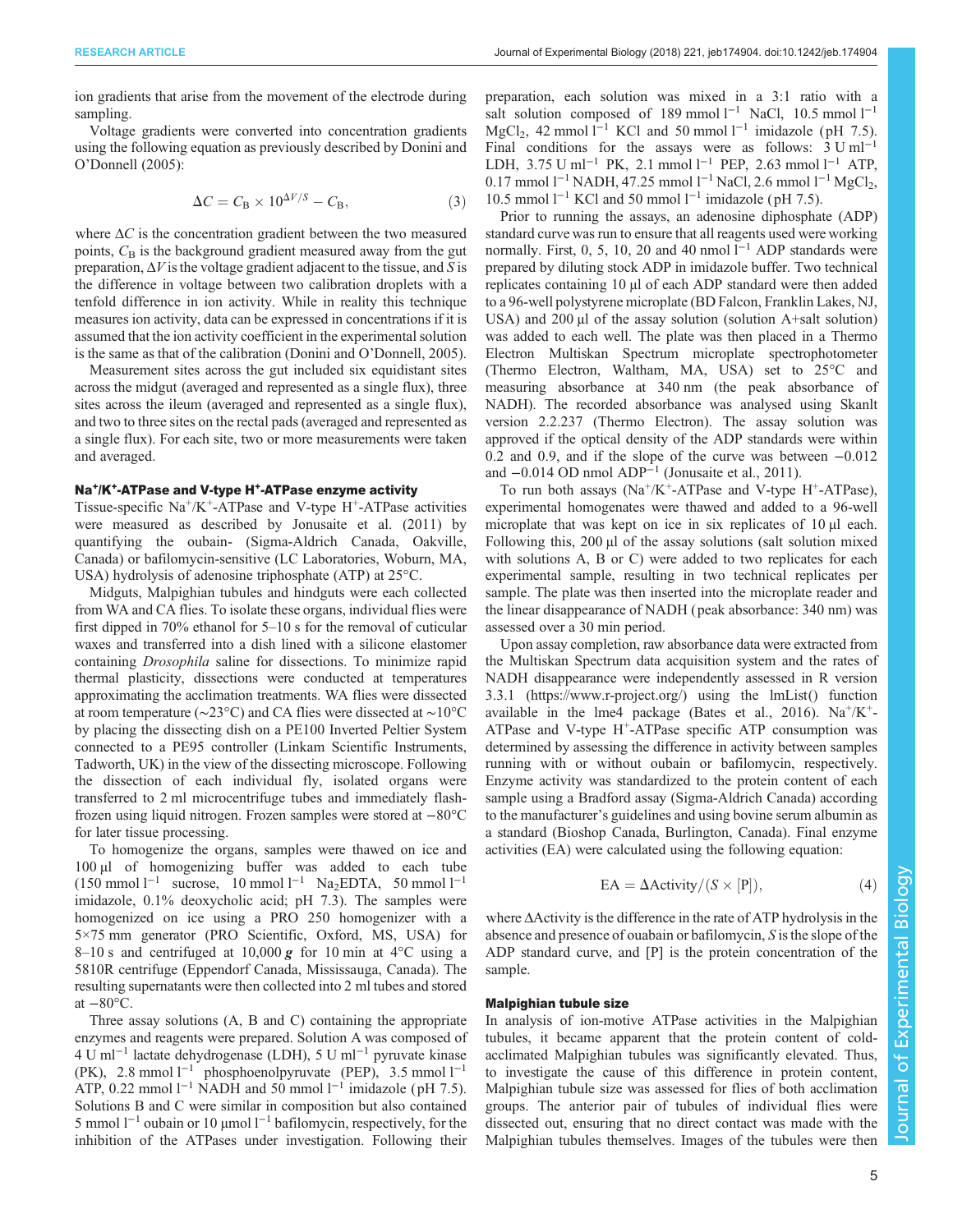<span id="page-5-0"></span>captured using an Olympus IX81 inverted microscope (Olympus Canada, Richmond Hill, ON, Canada). Images were recorded and analysed using Olympus cellSens digital imaging software version 1.12 (Olympus Canada). Malpighian tubule length was measured from the ureter–Malpighian tubule junction to the distal end of each tubule. Tubule width measurements were always taken ∼100 µm from the ureter–tubule junction.

## Statistical analysis

The  $CT_{\text{min}}$  and CCRT of WA and CA flies were compared using unpaired Student's t-tests. Two-way ANOVAs were used to determine the independent and interacting effects of acclimation temperature and exposure temperature on Malpighian tubule fluid and ion secretion rates, ion concentrations in the secreted fluid, and the ratio of  $\text{Na}^{\text{+}}:\text{K}^{\text{+}}$  in the secreted fluid. [Holm](https://en.wikipedia.org/wiki/Holm%E2%80%93Bonferroni_method#Holm%E2%80%93%C5%A0id%C3%A1k_method)–Šidák *post-hoc* tests were then conducted to compare differences in activity between the two acclimation treatments at each exposure temperature. The effects of exposure temperature and acclimation temperatures on  $K^+$  flux across the midgut, ileum and rectum were also analysed using two-way ANOVAs. An ANCOVA was used to assess the effect of exposure duration on hemolymph  $[K^+]$  and to compare this effect between WA and CA flies. Tissue-specific ATPase activity, Malpighian tubule protein content, and Malpighian tubule length and width were compared between the two acclimation treatments using unpaired Student's t-tests. All statistical tests were conducted on GraphPad Prism version 6.0.1 (GraphPad Software, La Jolla, CA, USA).

#### RESULTS

## Cold acclimation improved chill tolerance and mitigated cold-induced hyperkalemia

The  $CT_{\text{min}}$  of CA flies was significantly lower than that of WA flies (unpaired *t*-test;  $P<0.0001$ ; Fig. 2A); on average, CA individuals entered a chill coma ∼3.5°C below WA flies. The chill coma recovery time following 6 h at 0°C was lower by approximately 50% in CA flies (unpaired *t*-test;  $P < 0.0001$ ; Fig. 2B). While CA flies recovered in 17.3±0.9 min, WA flies required 36.4±2.9 min to recover from the same amount of time at 0°C.

Hemolymph  $[K^+]$  levels were assessed in WA and CA flies following exposures to 0°C of varying durations reflecting our previous assessment of chill survival in this population [\(MacMillan](#page-11-0) [et al., 2017](#page-11-0)). With increasing duration to cold exposure, hemolymph [K<sup>+</sup>] significantly increased in both WA flies ( $P=0.0045$ ,  $R^2=0.83$ ) and CA flies ( $P=0.0117$ ;  $R^2=0.77$ ; Fig. 2C). The rate of  $[K^+]$ 

accumulation, however, differed by a factor of nine among the acclimation groups (ANCOVA;  $F_{1,10}$ =27.27, P=0.0004). Whereas hemolymph [K<sup>+</sup>] increased at a rate of ~1.5 mmol l<sup>−1</sup> h<sup>−1</sup> in WA flies, it increased at a rate of ~0.17 mmol  $l^{-1}$  h<sup>-1</sup> in CA flies (Fig. 2C).

## Cold acclimation altered Malpighian tubule fluid and ion secretion across a range of temperatures

Malpighian tubule function was measured using Ramsay assays at 0, 5, 10 and  $23^{\circ}$ C (N=7–16 individuals per temperature per acclimation group). Exposure temperature and acclimation temperatures interacted to affect all assessments of Malpighian tubule function including fluid secretion rates, ion concentrations in the secreted fluid, ion secretion rates, and the ratio of  $Na^{\dagger}:K^{\dagger}$ secretion (P<0.05 in all cases; see [Table S1](http://jeb.biologists.org/lookup/doi/10.1242/jeb.174904.supplemental) for all two-way ANOVA results). Notably, the fluid secretion rates at 5, 10 and 23°C were significantly higher in CA flies [\(Holm](https://en.wikipedia.org/wiki/Holm%E2%80%93Bonferroni_method#Holm%E2%80%93%C5%A0id%C3%A1k_method)–Šidák test;  $P=0.0015$ ,  $P=0.0002$ ,  $P<0.0001$ , respectively; [Fig. 3](#page-6-0)A) where the most pronounced difference was a ninefold higher fluid secretion rate at 10°C, the same temperature as the CA temperature ([Fig. 3A](#page-6-0)). Cold acclimation altered both  $[Na^+]$  and  $[K^+]$  in the secreted fluid. For WA flies,  $[Na^+]$  was relatively stable in the secreted fluid between 5 and 23 $\mathrm{^{\circ}C}$  ( $\sim$ 75 mmol l<sup>-1</sup>), but was elevated to 147±19 mmol l<sup>-1</sup> at  $0^{\circ}$ C ([Fig. 3](#page-6-0)B). CA flies secreted fluid with lower [Na<sup>+</sup>] relative to WA flies at every tested temperature ([Holm](https://en.wikipedia.org/wiki/Holm%E2%80%93Bonferroni_method#Holm%E2%80%93%C5%A0id%C3%A1k_method)–Šidák test;  $P=0.0032$ ,  $P=0.0442$ ,  $P=0.0002$ ,  $P=0.0128$  for 0, 5, 10 and 23°C; [Fig. 3B](#page-6-0)), and never exceeded the [Na<sup>+</sup>] measured at 23 $^{\circ}$ C. In parallel, while [K<sup>+</sup>] was stable in CA flies throughout all exposure temperatures,  $[K^+]$  in the secreted droplets of WA flies was significantly reduced at 0 and 10 $^{\circ}$ C in comparison with CA flies ([Holm](https://en.wikipedia.org/wiki/Holm%E2%80%93Bonferroni_method#Holm%E2%80%93%C5%A0id%C3%A1k_method)–Šidák test;  $P=0.0004$  and  $P=0.0073$ , respectively; [Fig. 3](#page-6-0)C). Changes in Na<sup>+</sup> and K<sup>+</sup> concentrations of the fluid secreted by the Malpighian tubules can result from changes to fluid or ion secretion rates, or both. Rates of Na<sup>+</sup> secretion at 23°C were ∼50% higher in CA flies, a significant difference ([Holm](https://en.wikipedia.org/wiki/Holm%E2%80%93Bonferroni_method#Holm%E2%80%93%C5%A0id%C3%A1k_method)–Šidák test;  $P=0.0030$ ; [Fig. 3D](#page-6-0)). While K<sup>+</sup> secretion decreased with decreasing temperatures in both acclimation groups, CA flies maintained higher  $K^+$  secretion at all temperatures ([Holm](https://en.wikipedia.org/wiki/Holm%E2%80%93Bonferroni_method#Holm%E2%80%93%C5%A0id%C3%A1k_method)–Šidák test;  $P=0.0060$ ,  $P=0.0018$ ,  $P=0.0002$ ,  $P=0.0022$  for 0, 5, 10 and 23 $^{\circ}$ C, respectively; [Fig. 3](#page-6-0)E). Taken together, these changes in ion transport rates prevented the rise of  $Na^+$ :K<sup>+</sup> at low temperatures in CA flies, where the ratio of Na<sup>+</sup>:K<sup>+</sup> in the secreted fluid was maintained between 0.18±0.10 at 10°C and 0.56±0.10 at 23°C ([Fig. 3F](#page-6-0)). In contrast, this ratio was highly disturbed in WA flies, rising from 0.59±0.16 at 23°C to 1.87±0.43 at



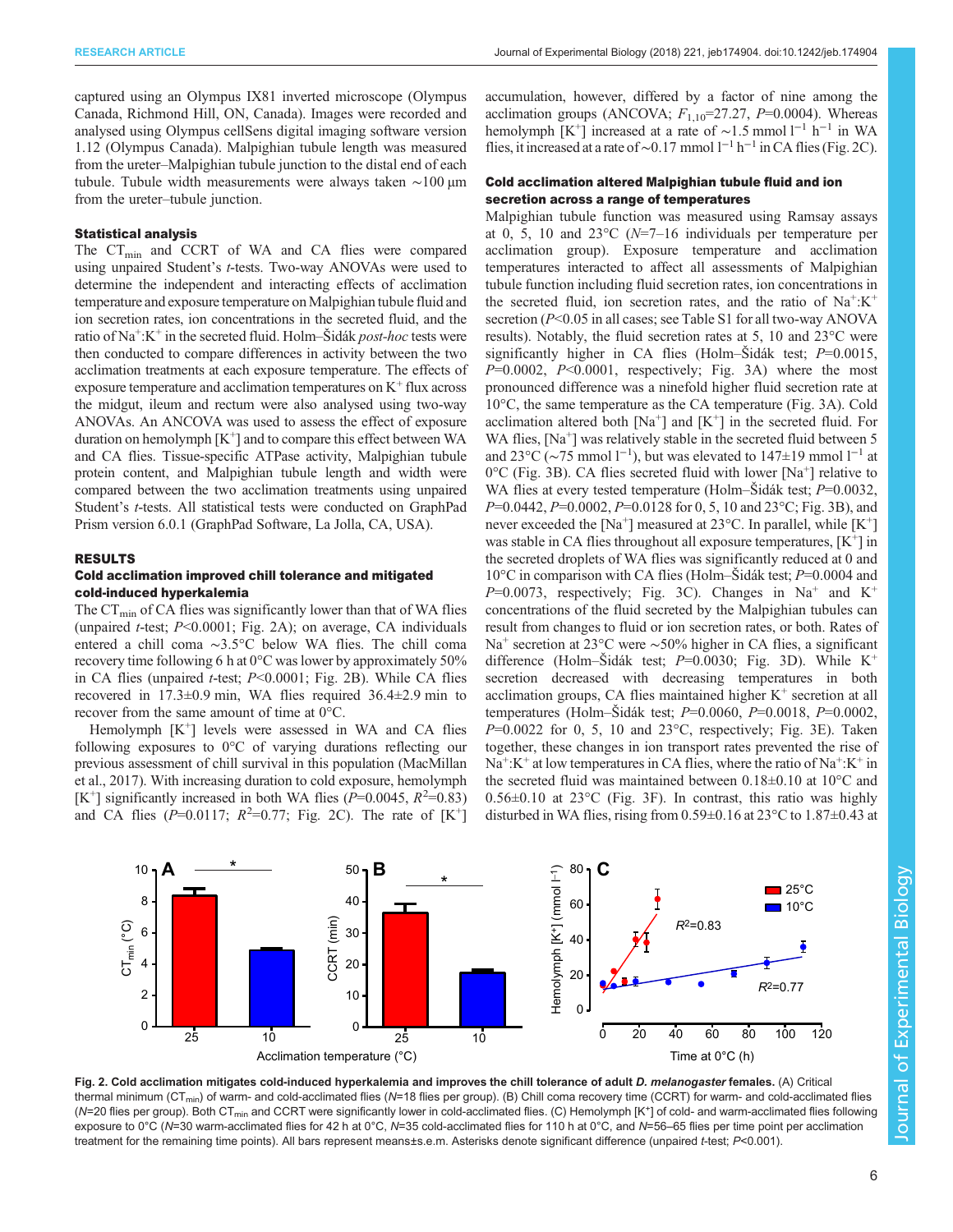<span id="page-6-0"></span>

Fig. 3. Cold acclimation altered Malpighian tubule function in female D. melanogaster across a variety of thermal conditions. (A) Malpighian tubule fluid secretion rate, (B) [K<sup>+</sup>] and (C) Na<sup>+</sup> in the secreted fluid, (D) Na<sup>+</sup> and (E) K<sup>+</sup> secretion rates, and (F) Na<sup>+</sup>:K<sup>+</sup> secretion ratio assessed at 0, 5, 10 and 23°C in warm- (red) and cold-acclimated flies (blue). N=7-16 individuals per temperature per acclimation group. Bars represent means±s.e.m., and bars that are not clearly visible are obscured by the symbols. Asterisks denote significant differences between warm and cold acclimation at the same exposure temperature [\(Holm](https://en.wikipedia.org/wiki/Holm%E2%80%93Bonferroni_method#Holm%E2%80%93%C5%A0id%C3%A1k_method)–Šidák test; P<0.05). Two-way ANOVAs were conducted on all three variables and the resulting P-values are inset in each respective panel; subscripts: 'Temp', temperature; 'Acc', acclimation (see [Table S1](http://jeb.biologists.org/lookup/doi/10.1242/jeb.174904.supplemental) for all two-way ANOVA results).

 $0^{\circ}$ C. This ratio of Na<sup>+</sup>:K<sup>+</sup> was significantly higher in WA flies in comparison with CA flies at 0 and 10°C [\(Holm](https://en.wikipedia.org/wiki/Holm%E2%80%93Bonferroni_method#Holm%E2%80%93%C5%A0id%C3%A1k_method)–Šidák test;  $P=0.0080$ ,  $P=0.0093$ , respectively; Fig. 3F) but not at 5 or 23<sup>o</sup>C.

#### Cold acclimation reduced rectal reabsorption of K<sup>+</sup>

To assess the impact of thermal acclimation on gut  $K^+$  flux in the cold,  $K^+$  flux was assessed along the midgut and hindgut (ileum and rectum) at 6 and 23°C using the scanning ion-selective electrode technique [\(Fig. 4](#page-7-0)). In the midgut, neither exposure temperature  $(F_{1,20}=0.19, P=0.67;$  [Fig. 4A](#page-7-0)) nor acclimation temperature  $(F_{1,20}=0.57, P=0.57)$  altered mean K<sup>+</sup> flux. In contrast, mean ileal K<sup>+</sup> flux was predicted by acclimation temperature  $(F_{1,36} = 4.31)$ ,  $P=0.045$ ; [Fig. 4B](#page-7-0)) and its interaction with exposure temperature  $(F_{1,36}=6.37, P=0.02)$ , but not by exposure temperature alone  $(F_{1,36}=1.30, P=0.26)$ . Lastly, both exposure temperature  $(F_{1,32}=4.29, P=0.047)$  and acclimation temperature  $(F_{1,32}=4.33, F_{1,32}=4.33)$  $P=0.046$ ) predicted K<sup>+</sup> flux at the rectum such that K<sup>+</sup> flux was lower in CA flies and at lower exposure temperatures ([Fig. 4](#page-7-0)C).

# Cold acclimation decreased midgut and Malpighian tubule Na<sup>+</sup>/K<sup>+</sup>-ATPase and V-type H<sup>+</sup>-ATPase activity

The enzymatic activity of  $Na^+/K^+$ -ATPase and V-type H<sup>+</sup>-ATPase (relative to total protein) was assessed in the midgut, Malpighian tubules and hindgut of WA and CA flies ([Fig. 5\)](#page-8-0). Reductions in the maximal activity of both ATPases were noted in the Malpighian tubules and the midgut. Activity of  $Na^+/K^+$ -ATPase was 41% lower in the midgut (unpaired *t*-test;  $P=0.01$ ;  $N=3-5$ ) and 53% lower in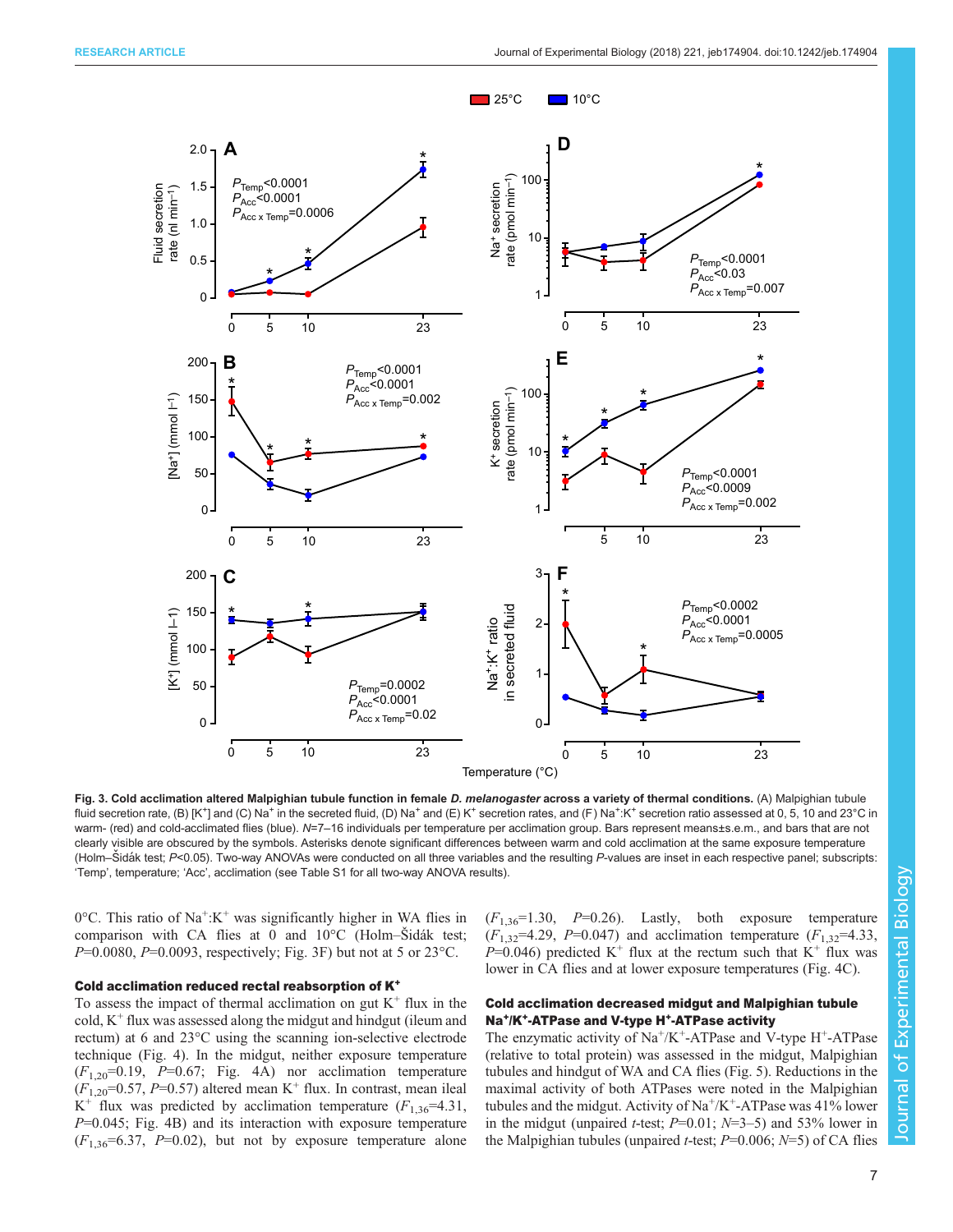<span id="page-7-0"></span>

Fig. 4. K<sup>+</sup> reabsorption is reduced in the rectum of cold-acclimated D. melanogaster females. (A) Mean K<sup>+</sup> flux in the midgut (average of six midgut sites; N=5-13 flies per site per acclimation group per temperature), (B) ileum (N=5-11 flies per acclimation group per temperature), and (C) rectum (rectal pads; N=5-9 flies per acclimation group per temperature) of warm- (red) and cold-acclimated flies (blue). Inset P-values: 'Temp', temperature; 'Acc', acclimation. (D) Schematic diagram of alimentary canal illustrating sites of K+ flux measurements. Midgut K+ flux was measured at six equidistant sites along the midgut denoted by MG1 (anterior end) to MG6 (posterior end) at (Ai) 6°C and (Aii) 23°C. Bars represent means±s.e.m.

relative to those that were warm-acclimated. By contrast, no difference in  $Na^+/K^+$ -ATPase activity was found in the hindgut (unpaired *t*-test;  $P=0.7 N=5$ ; [Fig. 5](#page-8-0)). In a similar pattern, V-type H<sup>+</sup>-ATPase activity was 92% lower in the midgut (unpaired t-test;  $P=0.0004$ ;  $N=3-5$ ), 61% lower in the Malpighian tubules (unpaired t-test;  $P=0.01$ ;  $N=5$ ) and did not differ in the hindgut of CA flies (unpaired *t*-test;  $P=0.9$ ;  $N=5$ ; [Fig. 5](#page-8-0)).

Interestingly, differences in activity of both ATPases in the Malpighian tubules were largely driven by differences in protein content (unpaired *t*-test;  $P=0.01$ ; [Fig. 6A](#page-9-0)), despite a similar number of Malpighian tubules collected per group. When assessed independently of protein content, there was no significant difference in the enzymatic activity of either  $Na^+/K^+$ -ATPase (unpaired *t*-test;  $P=0.52$ ; [Fig. 6](#page-9-0)B) or V-type H<sup>+</sup>-ATPase ( $P=0.32$ ) between flies from different acclimation temperatures. In contrast, total protein did not differ between midguts (unpaired t-test;  $P=0.41$ ) or hindguts ( $P=0.30$ ) of WA and CA flies.

To assess whether the difference in protein content may be driven by difference in Malpighian tubule size, the width and length of Malpighian tubules of flies from both acclimation groups were assessed. Malpighian tubule length did not differ between the two acclimation groups (unpaired *t*-test;  $P=0.240$ ; [Fig. 6C](#page-9-0)), but the Malpighian tubules of CA flies were significantly wider than those of WA flies (unpaired *t*-test;  $P=0.007$ ; [Fig. 6](#page-9-0)D, E).

## **DISCUSSION**

## Cold acclimation mitigates hyperkalemia and improves the cold tolerance of female D. melanogaster

Cold acclimation improves the cold tolerance of D. melanogaster females and mitigates the degree of cold-induced hyperkalemia.

Specifically, CA flies entered chill coma at a lower temperature (lower  $CT_{\text{min}}$ ) and recovered faster from a chill coma (lower CCRT; [Fig. 2](#page-5-0)A,B). These results are consistent with recent findings that chill tolerance dramatically improves under the same acclimation treatment, with the  $Lt_{50}$  nearly doubling ([MacMillan et al., 2017\)](#page-11-0), and where improvements in chill tolerance (CCRT,  $CT_{min}$  and survival) have been illustrated in a variety of insects following cold acclimation, including D. melanogaster ([Overgaard et al., 2008](#page-12-0); Koš[tál et al., 2011;](#page-11-0) [Ransberry et al., 2011;](#page-12-0) [Andersen et al., 2017a\)](#page-11-0). Also consistent with findings in firebugs, crickets, cockroaches and fruit flies, cold-induced hemolymph  $[K^+]$  elevations were greatly mitigated following cold acclimation (Koš[tál et al., 2004](#page-11-0), [2006](#page-11-0); [MacMillan et al., 2015c\)](#page-11-0). This is consistent with the observed improvements in CCRT and survival that have consistently been related to the prevention of cold-induced hyperkalemia [\(Ko](#page-11-0)štál [et al., 2004, 2006; MacMillan et al., 2015a](#page-11-0); [Yerushalmi et al., 2016\)](#page-12-0). Thus our population of *D. melanogaster* responds to a CA treatment similarly to previous studies on this species (with improved chill tolerance and mitigated cold-induced hyperkalemia). We therefore assessed whether the ionoregulatory organs of D. melanogaster are involved in facilitating this preservation of  $K^+$  balance.

## Physiological plasticity of the Malpighian tubules improves K<sup>+</sup> clearance

In *Drosophila*, the Malpighian tubules are responsible for the formation of the primary urine and act as the main excretory organ, and thus play a central role in organismal ionoregulation and osmoregulation. We used Ramsay assays and measured secreted fluid ion concentrations with ion-selective microelectrodes to assess temperature effects on fluid,  $Na<sup>+</sup>$  and  $K<sup>+</sup>$  secretion following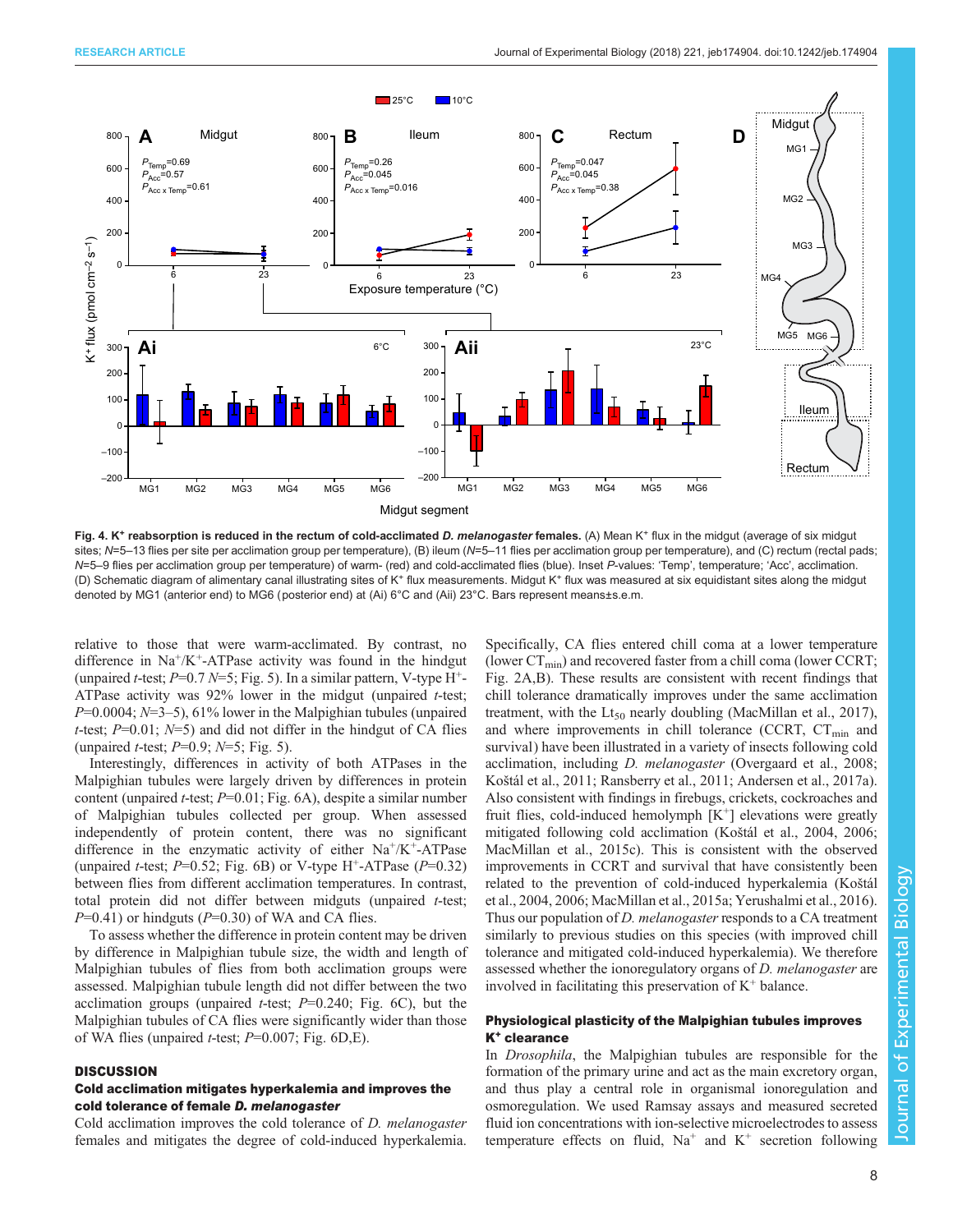<span id="page-8-0"></span>

Fig. 5. Cold acclimation decreased the activity of Na<sup>+</sup>/K<sup>+</sup>-ATPase and Vtype H<sup>+</sup>-ATPase (relative to protein content) in the midgut and Malpighian tubules of adult female D. melanogaster. (A) Enzymatic activity of Na<sup>+</sup>/K<sup>+</sup>-ATPase in the midgut (MG;  $N = 3-5$ ), Malpighian tubules (MT;  $N=5$ ) and hindgut (HG; N=5) of warm- (red bars) and cold-acclimated (blue bars) flies.  $(B)$  Enzymatic activity of V-type H<sup>+</sup>-ATPase in the midgut ( $N=3-5$ ), Malpighian tubules (N=5) and hindgut (N=5) in warm- and cold-acclimated flies. Bars represent means±s.e.m. Asterisks denote significant difference in enzymatic activity (unpaired t-tests; P<0.05).

thermal acclimation. As predicted, the Malpighian tubules of CA flies maintained  $K^+$  secretion rates at low temperatures better than those from WA flies, which would facilitate  $K^+$  clearance in the cold [\(Fig. 3](#page-6-0)E). This resulted in preserving the  $[Na^+]: [K^+]$  ratio of the secreted fluid from tubules of CA flies, while WA flies experienced a fourfold increase in the  $[Na^+]: [K^+]$  ratio ([Fig. 3F](#page-6-0)). Reduced  $K^+$ secretion in the tubules of WA flies would reduce their capacity for  $K<sup>+</sup>$  clearance and thus probably contribute to the accumulation of hemolymph  $[K^+]$ .

The Malpighian tubules are energized by temperature-sensitive ATPases, and the basal rate of fluid secretion across the Malpighian tubules dramatically decreases in the cold ([Ramsay, 1954](#page-12-0); [MacMillan et al., 2015d](#page-11-0)). In an apparent compensatory response, following 1 week at 10°C, the fluid secretion rate of tubules from CA flies was elevated at 5, 10 and 25°C, but not at 0°C, relative to WA flies [\(Fig. 3A](#page-6-0)). For instance, the secretion rate of tubules from CA flies increased by a factor of ~9 from 0.05 to 0.46 nl min<sup>-1</sup> at

their acclimatory temperature of 10°C. These rates are still below those of tubules from WA flies at room temperature (∼50%), demonstrating that exposure to 10°C for 1 week results in partial compensation of fluid secretion rates. However, at 0°C, the temperature used for CCRT and a previous survival analysis [\(MacMillan et al., 2017\)](#page-11-0), there was no difference in fluid secretion rates but ion secretion rates differed.

To our knowledge, this is the first assessment of the role of Malpighian tubules in *D. melanogaster* cold acclimation, but both [MacMillan et al. \(2015d\)](#page-11-0) and [Andersen et al. \(2017b\)](#page-11-0) assessed the role of the tubules in cold tolerance in five Drosophila species raised under common garden conditions (21–22°C). Together, these results suggest that thermal acclimation and adaptation may work through shared or similar physiological mechanisms in the Malpighian tubules. Both cold adaptation and acclimation reduce (or entirely prevent) hemolymph  $[K^+]$  disturbance in the cold [\(MacMillan et al., 2015d, 2017](#page-11-0)). In both cases more cold-tolerant flies better maintained tubule  $K^+$  secretion and consequently the ratio of  $[Na^+]:[K^+]$ , while warm-adapted or -acclimated flies experienced preferential secretion of  $Na<sup>+</sup>$  over  $K<sup>+</sup>$  [\(MacMillan](#page-11-0) [et al., 2015d; Andersen et al., 2017b\)](#page-11-0). Thus chill tolerance in coldadapted and -acclimated flies appears to be at least partially improved by improved tubule  $K^+$  secretion at low temperature. In addition, in contrast to the tubule fluid secretion in CA D. melanogaster, a recent study on CA crickets found reduced fluid secretion rates at lower temperatures, suggesting that a different mechanism exists in the cold acclimation of these two insects [\(Des](#page-11-0) [Marteaux et al., 2018](#page-11-0)).

## Rectal K<sup>+</sup> reabsorption is lower in cold-acclimated flies

Whereas the Malpighian tubules serve as the primary site for ion and fluid excretion into the gut, the midgut and hindgut absorb ions and water from the gut into the hemolymph ([Larsen et al., 2014](#page-11-0); D'[Silva](#page-11-0) [et al., 2017](#page-11-0)). As such, we hypothesized that reduced  $K^+$  absorption in the cold across these epithelia would alleviate cold-induced hyperkalemia. To assess  $K^+$  absorption across the gut we utilized the scanning ion selective electrode technique to measure  $K^+$  flux at 6 and 23°C across the midgut and hindgut (ileum and rectum). While neither acclimation nor exposure temperature had an impact on mean  $K^+$  flux in the midgut, differences were observed in the hindgut. Temperature had no effect on the  $K^+$  flux at the ileum of CA flies but ileal  $K^+$  flux of WA flies was higher at 23 $\degree$ C compared with 6<sup>o</sup>C ([Fig. 4](#page-7-0)B). The greatest effect of both acclimation and exposure temperatures was observed in the rectum, where  $K^+$  flux in the rectums of CA flies was significantly lower than that of WA flies at both temperatures ([Fig. 4](#page-7-0)C). Additionally,  $K^+$  fluxes at the rectum were reduced at 6°C regardless of acclimation group, and this is consistent with reduced metabolic demand in the rectum of grasshoppers in the cold [\(Palazzo and August, 1997\)](#page-12-0). The  $K^+$  flux across rectal pads of five Drosophila species was also reduced in low temperatures regardless of degree of chill tolerance of the species ([Andersen et al., 2017b](#page-11-0)). The reduction of rectal K<sup>+</sup> reabsorption at low temperatures probably assists in preventing lethal hyperkalemia, and is thus consistent with the hypothesis of the current study that cold acclimation mitigates hyperkalemia by reducing net  $K^+$  uptake in the main ionoregulatory epithelia of D. melanogaster.

## Hemolymph K<sup>+</sup> balance depends on the integrated functions of the Malpighian tubule and the rectum

Under homeostatic conditions, the Malpighian tubules and rectum, as the primary sites of  $K^+$  transport, must work in a synchronous and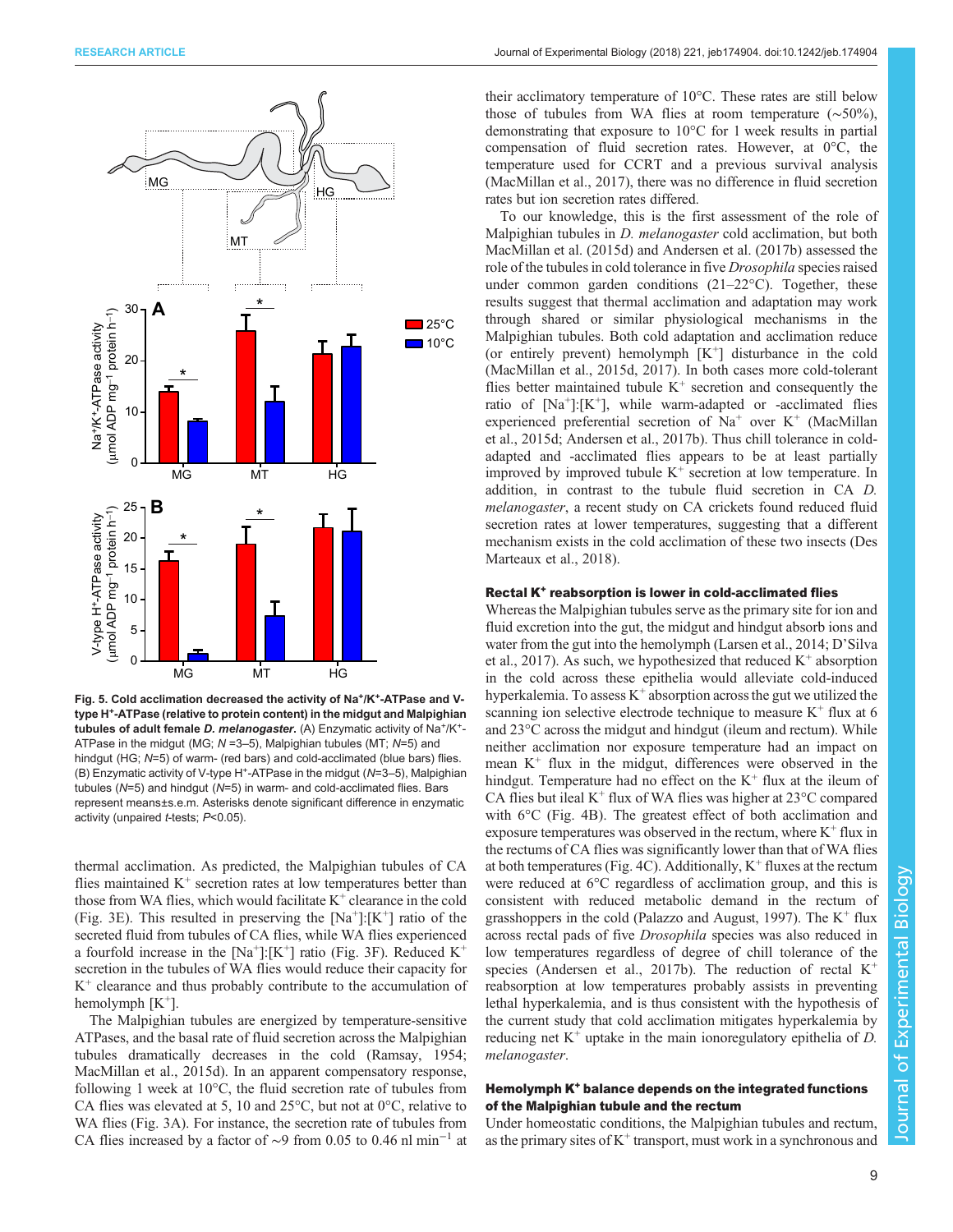<span id="page-9-0"></span>

Fig. 6. Increased Malpighian tubule width and protein content underlies apparent changes in ion-motive ATPase activity in cold-acclimated D. melanogaster females. (A) Malpighian tubule protein content per fly in warm- and cold-acclimated flies (N=5 sets of Malpighian tubules (MT) from 30 flies per acclimation group). (B) Enzymatic activity of Na+/K+-ATPase and V-type H+-ATPase per individual fly (as opposed to protein content) in warm- and coldacclimated flies (N=5). Malpighian tubule (C) length and (D) width assessed in warm- and cold-acclimated flies (N=7 tubules per group). (E) Example image of warm-acclimated (WA, left) and cold-acclimated (CA, right) Malpighian tubule illustrating alterations in MT size. Bars represent means±s.e.m. Asterisks denote a significant difference (unpaired t-test; P<0.01).

complementary manner to maintain organismal  $K^+$  balance. Thus to estimate the degree of cold-induced disruption to whole body K<sup>+</sup> balance, a comparison between their relative inhibitions at low temperature is informative; a mismatch in the effects of temperature on these two organs would lead to an imbalance in hemolymph  $[K^+]$ in the cold. To do so, we first compared the temperature effect on K<sup>+</sup> transport between 23 and 6°C for the rectum, and between 23 and 5°C in the Malpighian tubules. This was done by calculating the temperature coefficient ( $Q_{10}$ ), which represents the effect of a 10<sup>o</sup>C reduction in temperature on  $K^+$  transport.  $Q_{10}$  values were calculated using the following equation (the Malpighian tubules are used as an example):

$$
Q_{10} = (ion transport rate at 23°C/ion transport rate at 5°C)^{(10/\Delta T)},
$$
\n(5)

where  $\Delta T$  is the difference in temperature (18°C). To estimate the relative effect of temperature on  $K^+$  transport in the Malpighian tubules in comparison with the rectum, the following equation was used:

$$
\Delta Q_{10} = (\text{Malpighian tubule K}^+ \text{ secretion rate } Q_{10})
$$
  
- (rectum K<sup>+</sup> flux  $Q_{10}$ ). (6)

The further this metric deviates from 1, the greater imbalance in the overall circuit of  $K^+$  transport between these two organs. In WA

flies, the  $Q_{10}$  of Malpighian tubule K<sup>+</sup> secretion is 4.7 and the  $Q_{10}$  of rectal K<sup>+</sup> flux is 1.8, resulting in a  $\Delta Q_{10}$  of 2.7. Hence the cold has a higher effect on Malpighian tubule function than on the rectum. In CA flies, the  $Q_{10}$  of Malpighian tubule K<sup>+</sup> secretion is 3.2 and the  $Q_{10}$  of rectal K<sup>+</sup> flux is 2.0, resulting in a  $\Delta Q_{10}$  of 1.2. Therefore, even with cold acclimation, the cold has a greater effect on Malpighian tubule function compared with the rectum; however, cold acclimation reduces the imbalance in  $K^+$  transport between the two organs such that  $K^+$  clearance is more severely affected in the cold in comparison with rectal  $K^+$  absorption in WA flies compared with CA flies. In addition to the relative preservation of  $K^+$  transport in the cold, Malpighian tubule  $K^+$  secretion was 75% higher and rectal  $K^+$  reabsorption was 61% lower in CA flies at room temperature ([Figs 3](#page-6-0)E and [4](#page-7-0)C). Together, these effects compound to increase the ability of CA flies to clear  $K^+$  in the cold. As a result, we would expect that  $K^+$  would accumulate in the hemolymph of WA flies more rapidly, as observed in the current study. These results are also informative in that they show that the Malpighian tubules are more temperature sensitive than the rectum and exhibit a greater degree of adjustment to  $K^+$  transport following cold acclimation both in terms of thermal sensitivity and in absolute  $K^+$  transport rates. This supports the idea that reduced Malpighian tubule  $K^+$  clearance is a central problem for D. melanogaster at low temperatures, as is the case for crickets ([Des Marteaux et al., 2018\)](#page-11-0), and that its preservation is thus beneficial to the development of chill tolerance.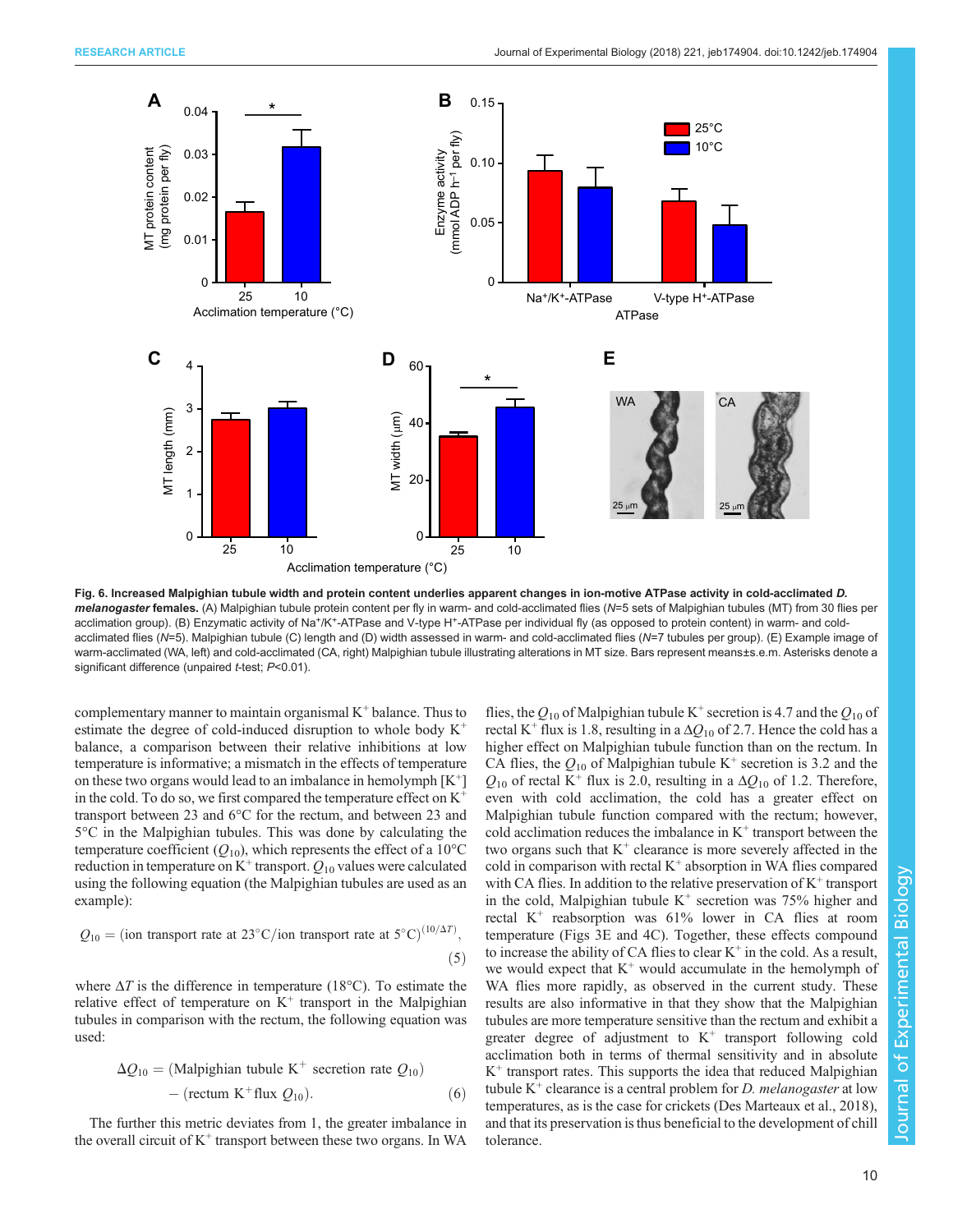## The effects of cold acclimation on ion transport are independent of V-type H<sup>+</sup>-ATPase and Na<sup>+</sup>/K<sup>+</sup>-ATPase activity

We hypothesized that cold acclimation would mitigate the loss of ion balance through the alteration of active ion transport in ionoregulatory organs. To test this, we measured the activities of V-type  $H^+$ -ATPase and Na<sup>+</sup>/K<sup>+</sup>-ATPase in isolated midguts, Malpighian tubules and hindguts of WA and CA flies.

In D. melanogaster, an apically located V-type  $H^+$ -ATPase is the primary driver of Malpighian tubule fluid secretion, while a basolateral Na+/K+-ATPase contributes 10–19% of fluid secretion and is responsible for increasing the  $[K^+]$ : [Na<sup>+</sup>] ratio in the secreted fluid (Linton and O'[Donnell, 1999\)](#page-11-0). Thus to account for increased Malpighian tubule fluid secretion and the preservation of  $K^+$ secretion over a variety of temperatures, we expected that the activities of both ion-motive ATPases would increase in CA flies. Contrary to this hypothesis, however, the activity of both ATPases significantly decreased in CA flies when compared with their WA counterparts when these activities were standardized by total protein content of tubules ([Fig. 5](#page-8-0)A,B). However, when ATPase activities were expressed per individual organ, no significant differences in activities were found ([Fig. 6](#page-9-0)B). Each sample contained the same number of tubules, so we measured Malpighian tubule size and found that CA tubules are significantly wider than WA tubules [\(Fig. 6](#page-9-0)D,E). Similar measurements of the Malpighian tubules revealed no such size differences in chill-tolerant Drosophila species when corrected for total body mass [\(Andersen et al., 2017b\)](#page-11-0). Currently, it is unclear whether this increased tubule width in CA flies stems from hypertrophy, hyperplasia, or simply the enlargement of the Malpighian tubule lumen, and whether this size difference is indeed the cause of increased protein content. Further studies are also required to elucidate if these morphological changes have any functional relevance. Regardless, we found no evidence to support our hypothesis that functional changes in ion transport would be mediated by changes in ion-motive ATPase activity, suggesting that an alternative mechanism is responsible for the functional differences (e.g. increased fluid secretion and  $K^+$ transport rates) that were observed in the Malpighian tubules of CA flies (discussed below). This is of particular interest, because in crickets,  $Na^{+}/K^{+}$ -ATPase activity increased in the Malpighian tubules despite a decrease in fluid secretion in the cold [\(Des](#page-11-0) [Marteaux et al., 2018](#page-11-0)).

At the ureter–gut junction, Malpighian tubule and midgut contents mix prior to their entry into the hindgut, where ions are actively reabsorbed into the hemolymph, resulting in concentrated excreta [\(Larsen et al., 2014](#page-11-0)). Unlike the Malpighian tubules, however, our basic mechanistic understanding of insect rectal function is weak. In cockroaches, locusts and flies, the main site of ion reabsorption occurs at four areas of thickened epithelia known as rectal pads ([Larsen et al., 2014](#page-11-0)). Studies of ion transport across locust rectum suggest that an apical V-type H<sup>+</sup>-ATPase at least partially energizes epithelial ion transport ([Phillips et al., 1996](#page-12-0); [Gerencser and Zhang, 2003\)](#page-11-0).  $Na^{+}/K^{+}$ -ATPase is also highly expressed in D. melanogaster hindgut, second in abundance only to the Malpighian tubules, and has been localized to the basolateral membrane in *Aedes aegypti*, yet its function remains unknown [\(Patrick et al., 2006](#page-12-0); [Chintapalli et al., 2007](#page-11-0)). As is the case in crickets ([Des Marteaux et al., 2018](#page-11-0)), the activities of  $Na^+/K^+$ -ATPase and V-type  $H^+$ -ATPase in the hindgut did not differ between the acclimation treatments in the current study, suggesting that an alternative mechanism is responsible for altered  $K^+$  flux across the ileum and rectum. As with the tubules and hindgut, a

mismatch also exists between ion-motive ATPase activity and midgut  $K^+$  flux. While mean midgut  $K^+$  flux did not change with acclimation treatment, both  $Na^+/K^+$ -ATPase and V-type  $H^+$ -ATPase decreased in activity.

Cumulatively, these misalignments between ion-motive ATPase activity and ion transport suggest that other mechanisms affect epithelial transport following cold acclimation. Such alternative mechanisms may include: (1) changes to the plasma membrane lipid composition known to affect key transport proteins such as  $Na^+/K^+$ -ATPase (reviewed by [Hazel, 1995](#page-11-0)), (2) changes in paracellular permeability that may mediate cold-induced ion leak in the cold [\(Andersen et al., 2017b; MacMillan et al., 2017](#page-11-0)), (3) changes in endocrine control of ion- and osmoregulation ([Terhzaz et al., 2015\)](#page-12-0), (4) changes in mitochondrial ATP production in the cold [\(Colinet](#page-11-0) [et al., 2017\)](#page-11-0), or (5) changes in the thermal sensitivity of  $Na^{+}/K^{+}$ -ATPase or V-type  $H^+$ -ATPase. As all enzyme activity assays in this study were conducted at 25°C, the thermal sensitivity of these enzymes was not determined here. However, MacMillan et al. (2015b) previously showed that no difference in the thermal sensitivity of  $Na^+/K^+$ -ATPase exists following cold acclimation in D. melanogaster. The thermal sensitivity of V-type  $H^+$ -ATPase following cold acclimation remains a possibility that should be assessed in future studies. Lastly, the current method of quantifying enzymatic activity cannot discriminate between active (membranebound) ATPase and inactive enzyme stored elsewhere. Thus it is possible that changes in the relative amount of ion-motive ATPases in the plasma membrane mediate the observed functional differences in  $K^+$  transport.

### Conclusion

As previously demonstrated in a variety of chill-susceptible insects, cold acclimation led to reduced  $CT_{\text{min}}$ , faster recovery from a chill coma, and reduced degree of cold-induced hemolymph  $[K^+]$  in D. *melanogaster*. This improvement in hemolymph  $K^+$  balance in the cold coincided with increased Malpighian tubule  $K^+$  and fluid secretion rates at low temperatures. In parallel, reabsorption of  $K^+$ was reduced in the rectum but unchanged in the midgut of CA flies in comparison with WA flies. Together, these changes illustrate that CA flies have a greater capacity for  $K^+$  clearance than WA flies in the cold, and support an important role for these ionoregulatory organs in the prevention of cold-induced hyperkalemia following cold acclimation. Furthermore, measurement of the activities of  $Na<sup>+</sup>/K<sup>+</sup>-ATPase$  and V-type H<sup>+</sup>-ATPase revealed no clear link to  $K<sup>+</sup>$ transport across the midgut, Malpighian tubules or hindgut, suggesting that modulation of these organs following cold acclimation is mediated through an alternative mechanism. Our results lend support to the role of plasticity of the Malpighian tubule and the rectum in the cold acclimation of chill-susceptible insects, and the independence of this functional plasticity to the modulation of  $Na^+/K^+$ -ATPase and V-type  $H^+$ -ATPase.

#### Acknowledgements

The authors would like to thank Sima Jonusaite, Andrea Durant and Fargol Nowghani for training and advice on enzyme activity assays. The authors also thank Dr Scott Kelly and Dr Carol Bucking for providing access to required laboratory instruments, and Dr Paluzzi for his feedback throughout the project.

#### Competing interests

The authors declare no competing or financial interests.

#### Author contributions

Conceptualization: G.Y.Y., H.A.M., A.D.; Methodology: G.Y.Y., L.M., H.A.M., A.D.; Formal analysis: G.Y.Y., H.A.M.; Investigation: G.Y.Y., L.M.; Data curation: G.Y.Y.; Writing - original draft: G.Y.Y.; Writing - review & editing: G.Y.Y., L.M., H.A.M., A.D.;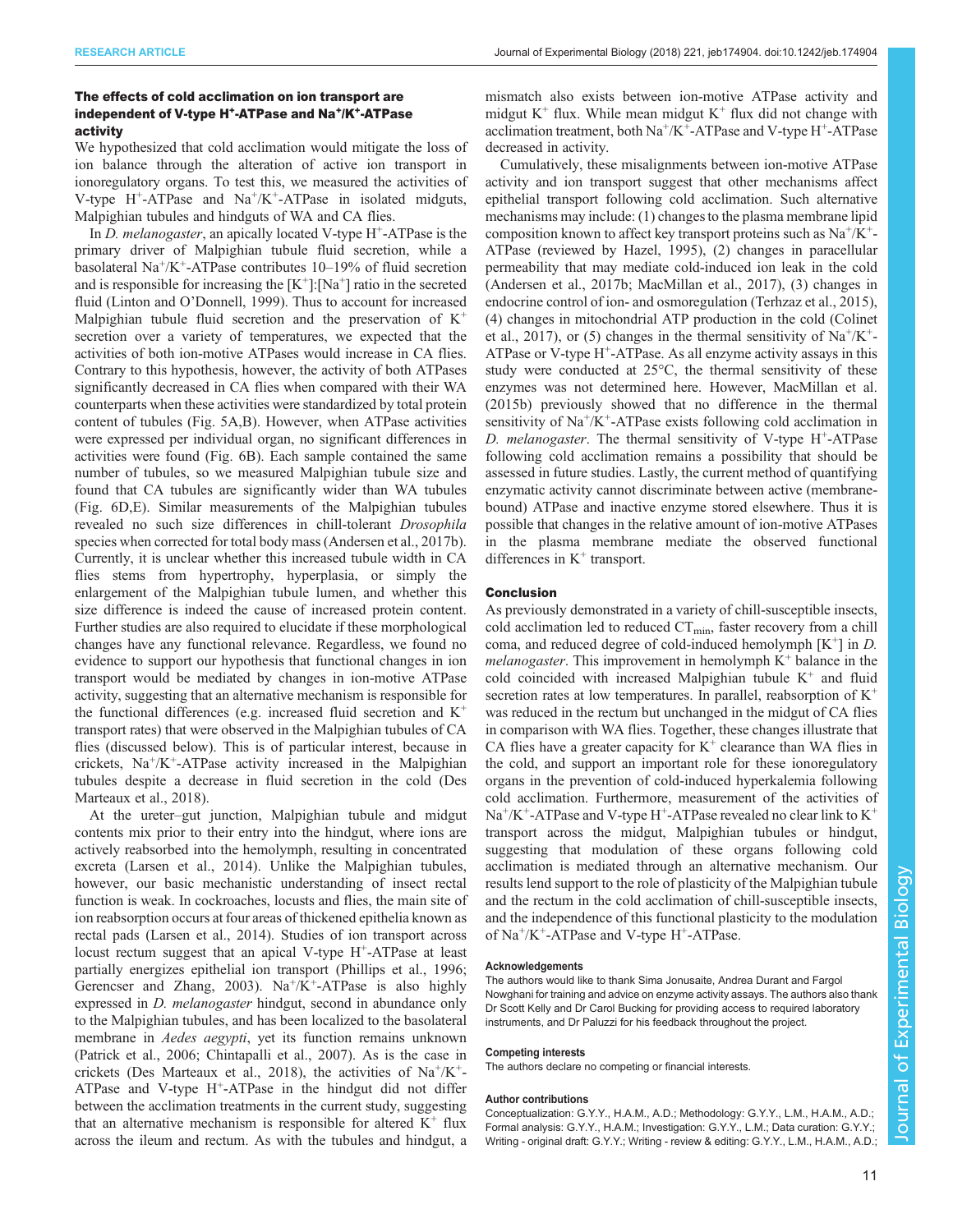<span id="page-11-0"></span>Supervision: H.A.M., A.D.; Project administration: G.Y.Y., H.A.M.; Funding acquisition: A.D.

#### Funding

This work was supported by a Natural Sciences and Engineering Research Council of Canada (NSERC) Discovery grant to A.D., an NSERC Banting Postdoctoral Fellowship to H.A.M., an NSERC Alexander Graham Bell Canada Graduate Scholarship (CGS-M) to G.Y.Y. and York University Faculty of Science Stong Scholarships to G.Y.Y. and L.M.

#### Supplementary information

Supplementary information available online at

<http://jeb.biologists.org/lookup/doi/10.1242/jeb.174904.supplemental>

#### References

- [Andersen, J. L., Findsen, A. and Overgaard, J.](http://dx.doi.org/10.1016/j.jinsphys.2013.07.008) (2013). Feeding impairs chill coma [recovery in the migratory locust \(](http://dx.doi.org/10.1016/j.jinsphys.2013.07.008)Locusta migratoria). J. Insect Physiol. 59, [1041-1048.](http://dx.doi.org/10.1016/j.jinsphys.2013.07.008)
- [Andersen, J. L., Manenti, T., Sørensen, J. G., Macmillan, H. A., Loeschcke, V.](http://dx.doi.org/10.1111/1365-2435.12310) and Overgaard, J. (2015). How to assess Drosophila [cold tolerance: chill coma](http://dx.doi.org/10.1111/1365-2435.12310) [temperature and lower lethal temperature are the best predictors of cold](http://dx.doi.org/10.1111/1365-2435.12310) [distribution limits.](http://dx.doi.org/10.1111/1365-2435.12310) Funct. Ecol. 29, 55-65.
- [Andersen, M. K., Folkersen, R., MacMillan, H. A. and Overgaard, J.](http://dx.doi.org/10.1242/jeb.150813) (2017a). [Cold acclimation improves chill tolerance in the migratory locust through](http://dx.doi.org/10.1242/jeb.150813) [preservation of ion balance and membrane potential.](http://dx.doi.org/10.1242/jeb.150813) J. Exp. Biol. 220, 487-496.
- [Andersen, M. K., MacMillan, H. A., Donini, A. and Overgaard, J.](http://dx.doi.org/10.1242/jeb.168518) (2017b). Cold tolerance of Drosophila [species](http://dx.doi.org/10.1242/jeb.168518) [is](http://dx.doi.org/10.1242/jeb.168518) [tightly](http://dx.doi.org/10.1242/jeb.168518) [linked](http://dx.doi.org/10.1242/jeb.168518) [to](http://dx.doi.org/10.1242/jeb.168518) [the](http://dx.doi.org/10.1242/jeb.168518) [epithelial](http://dx.doi.org/10.1242/jeb.168518)  $K^+$  [transport](http://dx.doi.org/10.1242/jeb.168518) [capacity of the Malpighian tubules and rectal pads.](http://dx.doi.org/10.1242/jeb.168518) J. Exp. Biol. 220, 4261-4269. [Anstee, J. H., Bell, D. M. and Fathpour, H.](http://dx.doi.org/10.1016/0022-1910(79)90002-7) (1979). Fluid and cation secretion by the
- [Malpighian tubules of](http://dx.doi.org/10.1016/0022-1910(79)90002-7) Locusta. J. Insect Physiol. 25, 373-380. Bale, J. S. (1996). Insect cold hardiness: a matter of life and death. Eur. J. Entomol.
- 93, 369-382.
- Bates, D., Maechler Martin, and Walker, S. (2016). Package 'Ime4': linear mixedeffects models using 'Eigen' and S4. CRAN Repos. 1, 1-113.
- Block, W. [\(1990\). Cold tolerance of insects and other arthropods.](http://dx.doi.org/10.1098/rstb.1990.0035) Philos. [Trans. R. Soc. Lond. B Biol. Sci.](http://dx.doi.org/10.1098/rstb.1990.0035) 326, 613-633.
- [Chintapalli, V. R., Wang, J. and Dow, J. A. T.](http://dx.doi.org/10.1038/ng2049) (2007). Using FlyAtlas to identify better Drosophila melanogaster [models of human disease.](http://dx.doi.org/10.1038/ng2049) Nat. Genet. 39, [715-720.](http://dx.doi.org/10.1038/ng2049)
- Chown, S. L. and Terblanche, J. S. [\(2006\). Physiological diversity in insects:](http://dx.doi.org/10.1016/S0065-2806(06)33002-0) [ecological and evolutionary contexts.](http://dx.doi.org/10.1016/S0065-2806(06)33002-0) Adv. Insect Physiol. 33, 50-152.
- Colinet, H. and Hoffmann, A. A. [\(2012\). Comparing phenotypic effects and](http://dx.doi.org/10.1111/j.1365-2435.2011.01898.x) [molecular correlates of developmental, gradual and rapid cold acclimation](http://dx.doi.org/10.1111/j.1365-2435.2011.01898.x) responses in [Drosophila melanogaster](http://dx.doi.org/10.1111/j.1365-2435.2011.01898.x). Funct. Ecol. 26, 84-93.
- [Colinet, H., Renault, D. and Roussel, D.](http://dx.doi.org/10.1016/j.ibmb.2016.11.007) (2017). Cold acclimation allows Drosophila [flies to maintain mitochondrial functioning under cold stress.](http://dx.doi.org/10.1016/j.ibmb.2016.11.007) Insect [Biochem. Mol. Biol.](http://dx.doi.org/10.1016/j.ibmb.2016.11.007) 80, 52-60.
- [Des Marteaux, L. E., Khazraeenia, S., Yerushalmi, G. Y., Donini, A., Li, N. G. and](http://dx.doi.org/10.1016/j.cbpa.2017.11.005) Sinclair, B. J. [\(2018\). The effect of cold acclimation on active ion transport in](http://dx.doi.org/10.1016/j.cbpa.2017.11.005) cricket ionoregulatory tissues. [Comp. Biochem. Physiol. A Mol. Integr. Physiol.](http://dx.doi.org/10.1016/j.cbpa.2017.11.005) 216[, 28-33.](http://dx.doi.org/10.1016/j.cbpa.2017.11.005)
- [Des Marteaux, L. E. and Sinclair, B. J.](http://dx.doi.org/10.1016/j.jinsphys.2016.03.007) (2016). Ion and water balance in Gryllus [crickets during the first twelve hours of cold exposure.](http://dx.doi.org/10.1016/j.jinsphys.2016.03.007) J. Insect Physiol. 89, 19-27.
- Donini, A. and O'Donnell, M. J. [\(2005\).](http://dx.doi.org/10.1242/jeb.01422) [Analysis](http://dx.doi.org/10.1242/jeb.01422) [of](http://dx.doi.org/10.1242/jeb.01422) [Na](http://dx.doi.org/10.1242/jeb.01422)<sup>+</sup>[,](http://dx.doi.org/10.1242/jeb.01422) [Cl](http://dx.doi.org/10.1242/jeb.01422)<sup>−</sup>, [K](http://dx.doi.org/10.1242/jeb.01422)<sup>[+](http://dx.doi.org/10.1242/jeb.01422)</sup>, H<sup>+</sup> and NH<sub>4</sub> [concentration gradients adjacent to the surface of anal papillae of the mosquito](http://dx.doi.org/10.1242/jeb.01422) Aedes aegypti[: application of self-referencing ion-selective microelectrodes](http://dx.doi.org/10.1242/jeb.01422) [J. Exp. Biol.](http://dx.doi.org/10.1242/jeb.01422) 208, 603-610.
- [Dow, J. A. T. and Davies, S. A.](http://dx.doi.org/10.1016/S0065-2806(01)28008-4) (2001). The Drosophila melanogaster Malpighian tubule. [Adv. Insect Physiol.](http://dx.doi.org/10.1016/S0065-2806(01)28008-4) 28, 1-83.
- D'[Silva, N. M., Donini, A. and O](http://dx.doi.org/10.1016/j.jinsphys.2017.01.019)'Donnell, M. J. (2017). The roles of V[-](http://dx.doi.org/10.1016/j.jinsphys.2017.01.019)type H<sup>+</sup>-[ATPase and Na](http://dx.doi.org/10.1016/j.jinsphys.2017.01.019)<sup>+</sup>/K<sup>+</sup>-ATPase in energizing K<sup>+</sup> [and H](http://dx.doi.org/10.1016/j.jinsphys.2017.01.019)<sup>+</sup> [transport in larval](http://dx.doi.org/10.1016/j.jinsphys.2017.01.019) Drosophila gut epithelia. [J. Insect Physiol.](http://dx.doi.org/10.1016/j.jinsphys.2017.01.019) 98, 284-290.
- Ellory, J. C. and Willis, J. S. [\(1982\). Kinetics of the sodium pump in red cells of](http://dx.doi.org/10.1085/jgp.79.6.1115) [different temperature sensitivity.](http://dx.doi.org/10.1085/jgp.79.6.1115) J. Gen. Physiol. 79, 1115-1130.
- [Findsen, A., Andersen, J. L., Calderon, S. and Overgaard, J.](http://dx.doi.org/10.1242/jeb.081141) (2013). Rapid cold [hardening improves recovery of ion homeostasis and chill coma recovery time in](http://dx.doi.org/10.1242/jeb.081141) [the migratory locust,](http://dx.doi.org/10.1242/jeb.081141) Locusta migratoria. J. Exp. Biol. 216, 1630-1637.
- Fitzgerald, E. M., Djamgoz, M. B. A. and Dunbar, S. J. (1996). Maintenance of the K<sup>+</sup> activity gradient in insect muscle compared in Diptera and Lepidoptera: contributions of metabolic and exchanger mechanisms. J. Exp. Biol. 199, 1857-1872.
- Gerencser, G. A. and Zhang, J. [\(2003\). Chloride ATPase pumps in nature: do they](http://dx.doi.org/10.1017/S146479310200605X) exist? [Biol. Rev. Camb. Philos. Soc.](http://dx.doi.org/10.1017/S146479310200605X) 78, 197-218.
- Goller, F. and Esch, H. (1990). Comparative study of chill-coma temperatures and muscle potentials in insect flight muscles. J. Exp. Biol. 150, 221-231.
- Hazel, J. R. [\(1995\). Thermal adaptation in biological membranes: is homeoviscous](http://dx.doi.org/10.1146/annurev.ph.57.030195.000315) [adaptation the explanation?](http://dx.doi.org/10.1146/annurev.ph.57.030195.000315) Annu. Rev. Physiol. 57, 19-42.

Hazell, S. P. and Bale, J. S. [\(2011\). Low temperature thresholds: are chill coma and](http://dx.doi.org/10.1016/j.jinsphys.2011.04.004) CT<sub>min</sub> synonymous? [J. Insect Physiol.](http://dx.doi.org/10.1016/j.jinsphys.2011.04.004) 57, 1085-1089.

- [Hoffmann, A. A., Sørensen, J. G. and Loeschcke, V.](http://dx.doi.org/10.1016/S0306-4565(02)00057-8) (2003). Adaptation of Drosophila [to temperature extremes: bringing together quantitative and molecular](http://dx.doi.org/10.1016/S0306-4565(02)00057-8) approaches. [J. Therm. Biol.](http://dx.doi.org/10.1016/S0306-4565(02)00057-8) 28, 175-216.
- [Hosler, J. S., Burns, J. E. and Esch, H. E.](http://dx.doi.org/10.1016/S0022-1910(99)00148-1) (2000). Flight muscle resting potential [and species-specific differences in chill-coma.](http://dx.doi.org/10.1016/S0022-1910(99)00148-1) J. Insect Physiol. 46, 621-627.
- [Jean David, R., Gibert, P., Pla, E., Petavy, G., Karan, D. and Moreteau, B.](http://dx.doi.org/10.1016/S0306-4565(98)00020-5) (1998). Cold stress tolerance in Drosophila[: analysis of chill coma recovery in](http://dx.doi.org/10.1016/S0306-4565(98)00020-5) D. melanogaster. [J. Therm. Biol.](http://dx.doi.org/10.1016/S0306-4565(98)00020-5) 23, 291-299.
- [Jonusaite, S., Kelly, S. P. and Donini, A.](http://dx.doi.org/10.1007/s00360-010-0526-2) (2011). The physiological response of larval Chironomus riparius [\(Meigen\) to abrupt brackish water exposure.](http://dx.doi.org/10.1007/s00360-010-0526-2) J. Comp. [Physiol. B Biochem. Syst. Environ. Physiol.](http://dx.doi.org/10.1007/s00360-010-0526-2) 181, 343-352.
- [Jonusaite, S., Kelly, S. P. and Donini, A.](http://dx.doi.org/10.1242/jeb.089219) (2013). Tissue-specific ionomotive [enzyme](http://dx.doi.org/10.1242/jeb.089219) [activity](http://dx.doi.org/10.1242/jeb.089219) [and](http://dx.doi.org/10.1242/jeb.089219) K<sup>+</sup> [reabsorption reveal the rectum as an important](http://dx.doi.org/10.1242/jeb.089219) [ionoregulatory organ in larval](http://dx.doi.org/10.1242/jeb.089219) Chironomus riparius exposed to varying salinity. J. Exp. Biol. 216[, 3637-3648.](http://dx.doi.org/10.1242/jeb.089219)
- Kelty, J. D. and Lee, R. E. (2001). Rapid cold-hardening of *Drosophila*<br>melanogaster (Diptera: Drosophiladae) during ecologically based (Diptera: Drosophiladae) during ecologically based thermoperiodic cycles. J. Exp. Biol. 204, 1659-1666.
- Koštál, V., Korbelová[, J., Rozsypal, J., Zahradn](http://dx.doi.org/10.1371/journal.pone.0025025)íčková, H., Cimlová, J., Tomčala, A. and Šimek, P. [\(2011\). Long-term cold acclimation extends](http://dx.doi.org/10.1371/journal.pone.0025025) [survival time at 0°C and modifies the metabolomic profiles of the larvae of the](http://dx.doi.org/10.1371/journal.pone.0025025) fruit fly [Drosophila melanogaster](http://dx.doi.org/10.1371/journal.pone.0025025). PLoS ONE 6, 20-25.
- Koštál, V., Vambera, J. and Bastl, J. [\(2004\). On the nature of pre-freeze mortality in](http://dx.doi.org/10.1242/jeb.00923) [insects: water balance, ion homeostasis and energy charge in the adults of](http://dx.doi.org/10.1242/jeb.00923) [Pyrrhocoris apterus](http://dx.doi.org/10.1242/jeb.00923). J. Exp. Biol. 207, 1509-1521.
- Koštál, V., Yanagimoto, M. and Bastl, J. [\(2006\). Chilling-injury and disturbance of](http://dx.doi.org/10.1016/j.cbpb.2005.11.005) [ion homeostasis in the coxal muscle of the tropical cockroach \(](http://dx.doi.org/10.1016/j.cbpb.2005.11.005)Nauphoeta cinerea). [Comp. Biochem. Physiol. B Biochem. Mol. Biol.](http://dx.doi.org/10.1016/j.cbpb.2005.11.005) 143, 171-179.
- Lakovaara, S. (1969). Malt as a culture medium for Drosophila species. Drosoph. Inforam. Serv. 44, 128.
- [Larsen, E. H., Deaton, L. E., Onken, H., O](http://dx.doi.org/10.1002/cphy.c130004)'Donnell, M., Grosell, M., Dantzler, W. H. and Weihrauch, D. [\(2014\). Osmoregulation and excretion.](http://dx.doi.org/10.1002/cphy.c130004) Compr. Physiol. 368[, 405-573.](http://dx.doi.org/10.1002/cphy.c130004)
- Linton, S. M. and O'Donnell, M. J. (1999). Contributions of K<sup>+</sup>:Cl<sup>−</sup> cotransport and Na<sup>+</sup>/K<sup>+</sup>-ATPase to basolateral ion transport in Malpighian tubules of Drosophila melanogaster. J. Exp. Biol. 202, 1561-1570.
- [Macdonald, S. S., Rako, L., Batterham, P. and Hoffmann, A. A.](http://dx.doi.org/10.1016/j.jinsphys.2004.05.004) (2004). Dissecting [chill coma recovery as a measure of cold resistance: evidence for a biphasic](http://dx.doi.org/10.1016/j.jinsphys.2004.05.004) response in [Drosophila melanogaster](http://dx.doi.org/10.1016/j.jinsphys.2004.05.004). J. Insect Physiol. 50, 695-700.
- [MacMillan, H. A., Andersen, J. L., Davies, S. A. and Overgaard, J.](http://dx.doi.org/10.1038/srep18607) (2015d). The [capacity to maintain ion and water homeostasis underlies interspecific variation in](http://dx.doi.org/10.1038/srep18607) Drosophila [cold tolerance.](http://dx.doi.org/10.1038/srep18607) Sci. Rep. 5, 18607.
- [MacMillan, H. A., Andersen, J. L., Loeschcke, V. and Overgaard, J.](http://dx.doi.org/10.1152/ajpregu.00465.2014) (2015a). [Sodium distribution predicts the chill tolerance of](http://dx.doi.org/10.1152/ajpregu.00465.2014) Drosophila melanogaster raised in different thermal conditions. [Am. J. Physiol. Regul. Integr. Comp. Physiol.](http://dx.doi.org/10.1152/ajpregu.00465.2014) 308, [R823-R831.](http://dx.doi.org/10.1152/ajpregu.00465.2014)
- [MacMillan, H. A., Baatrup, E. and Overgaard, J.](http://dx.doi.org/10.1098/rspb.2015.1483) (2015c). Concurrent effects of [cold and hyperkalaemia cause insect chilling injury.](http://dx.doi.org/10.1098/rspb.2015.1483) Proc. R. Soc. B Biol. Sci. 282, [20151483.](http://dx.doi.org/10.1098/rspb.2015.1483)
- [MacMillan, H. A., Ferguson, L. V., Nicolai, A., Donini, A., Staples, J. F. and](http://dx.doi.org/10.1242/jeb.115790) Sinclair, B. J. [\(2015b\). Parallel ionoregulatory adjustments underlie phenotypic](http://dx.doi.org/10.1242/jeb.115790) [plasticity and evolution of](http://dx.doi.org/10.1242/jeb.115790) Drosophila cold tolerance. J. Exp. Biol. 218, 423-432.
- [MacMillan, H. A., Findsen, A., Pedersen, T. H. and Overgaard, J.](http://dx.doi.org/10.1242/jeb.107516) (2014). Cold[induced](http://dx.doi.org/10.1242/jeb.107516) [depolarization](http://dx.doi.org/10.1242/jeb.107516) [of](http://dx.doi.org/10.1242/jeb.107516) [insect](http://dx.doi.org/10.1242/jeb.107516) [muscle:](http://dx.doi.org/10.1242/jeb.107516) [differing](http://dx.doi.org/10.1242/jeb.107516) [roles](http://dx.doi.org/10.1242/jeb.107516) of [extracellular](http://dx.doi.org/10.1242/jeb.107516) [K](http://dx.doi.org/10.1242/jeb.107516)<sup>+</sup> [during](http://dx.doi.org/10.1242/jeb.107516) [acute and chronic chilling.](http://dx.doi.org/10.1242/jeb.107516) J. Exp. Biol. 217, 2930-2938.
- [MacMillan, H. A. and Hughson, B. N.](http://dx.doi.org/10.1016/j.jinsphys.2014.02.005) (2014). A high-throughput method of [hemolymph extraction from adult](http://dx.doi.org/10.1016/j.jinsphys.2014.02.005) Drosophila without anesthesia. J. Insect Physiol. 63[, 27-31.](http://dx.doi.org/10.1016/j.jinsphys.2014.02.005)
- MacMillan, H. A. and Sinclair, B. J. [\(2011\). The role of the gut in insect chilling](http://dx.doi.org/10.1242/jeb.051540) [injury: cold-induced disruption of osmoregulation in the fall field cricket,](http://dx.doi.org/10.1242/jeb.051540) Gryllus [pennsylvanicus](http://dx.doi.org/10.1242/jeb.051540). J. Exp. Biol. 214, 726-734.
- [MacMillan, H. A., Williams, C. M., Staples, J. F. and Sinclair, B. J.](http://dx.doi.org/10.1073/pnas.1212788109) (2012). [Reestablishment of ion homeostasis during chill-coma recovery in the cricket](http://dx.doi.org/10.1073/pnas.1212788109) Gryllus pennsylvanicus. [Proc. Natl. Acad. Sci. USA](http://dx.doi.org/10.1073/pnas.1212788109) 109, 20750-20755.
- [MacMillan, H. A., Yerushalmi, G. Y., Jonusaite, S., Kelly, S. P. and Donini, A.](http://dx.doi.org/10.1038/s41598-017-08926-7) [\(2017\). Thermal acclimation mitigates cold-induced paracellular leak from the](http://dx.doi.org/10.1038/s41598-017-08926-7) [Drosophila](http://dx.doi.org/10.1038/s41598-017-08926-7) gut. Sci. Rep. 7, 8807.
- Maddrell, S. H. (1964). Excretion in the blood-sucking bug, Rhodnius prolixus Stal. 3. The control of the release of the diuretic hormone. J. Exp. Biol. 41, 459-472.
- Marshall, K. E. and Sinclair, B. J. [\(2010\). Repeated stress exposure results in a](http://dx.doi.org/10.1098/rspb.2009.1807) survival – reproduction trade-off in [Drosophila melanogaster](http://dx.doi.org/10.1098/rspb.2009.1807) 277, 963-969.
- Mellanby, K. [\(1939\). Low temperature and insect activity.](http://dx.doi.org/10.1098/rspb.1939.0035) Proc. R. Soc. Lond. B Biol. Sci. 127[, 473-487.](http://dx.doi.org/10.1098/rspb.1939.0035)
- [Overend, G., Luo, Y., Henderson, L., Douglas, A. E., Davies, S. A. and Dow,](http://dx.doi.org/10.1038/srep27242) J. A. T. [\(2016\). Molecular mechanism and functional significance of acid](http://dx.doi.org/10.1038/srep27242) [generation in the](http://dx.doi.org/10.1038/srep27242) Drosophila midgut. Sci. Rep. 6, 27242.

Biology